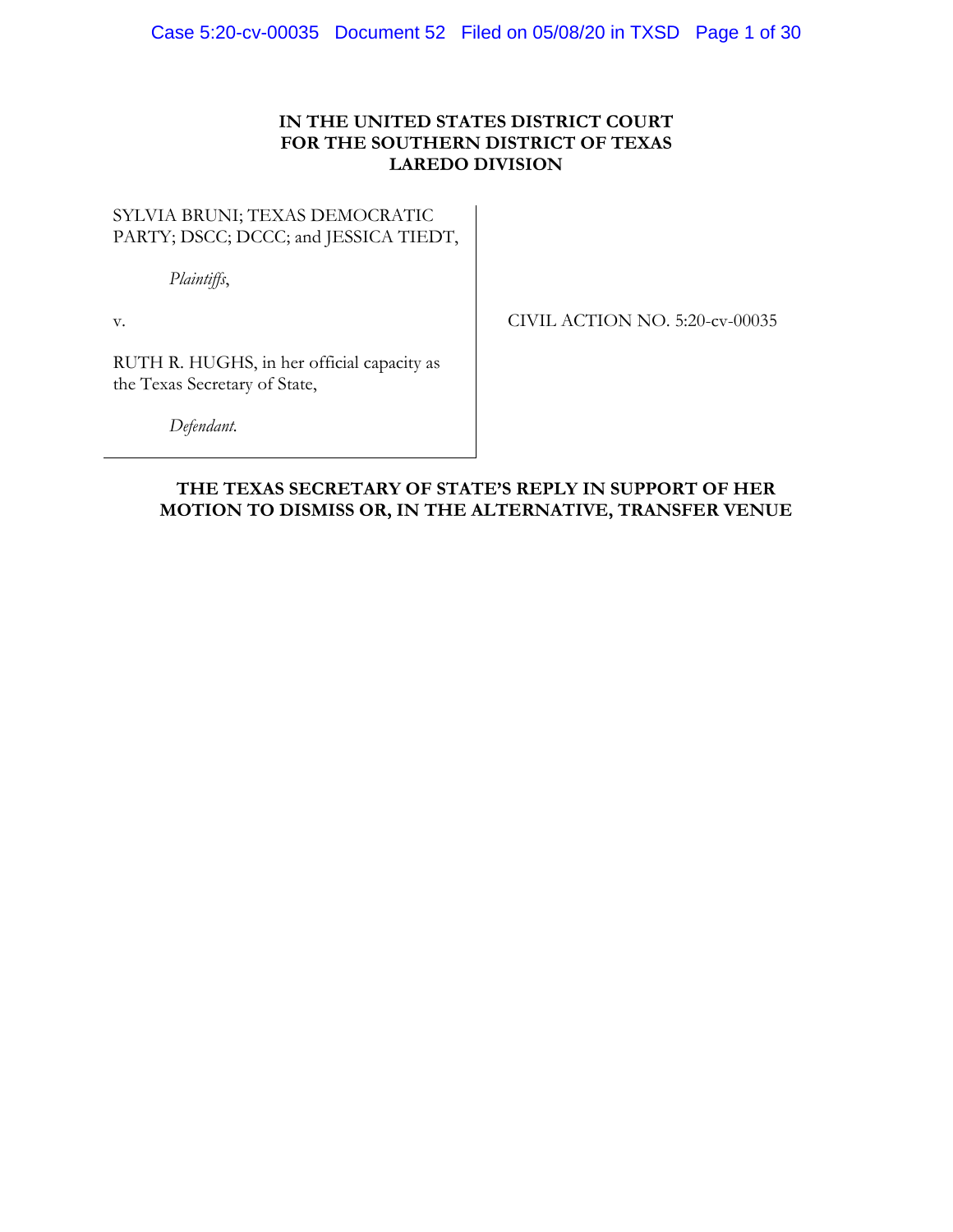# **TABLE OF CONTENTS**

| Ι.        |  |
|-----------|--|
| II.       |  |
| А.        |  |
| <b>B.</b> |  |
| III.      |  |
| А.        |  |
| <b>B.</b> |  |
| C.        |  |
| D.        |  |
| IV.       |  |
| А.        |  |
| <b>B.</b> |  |
| C.        |  |
| D.        |  |
| V.        |  |
|           |  |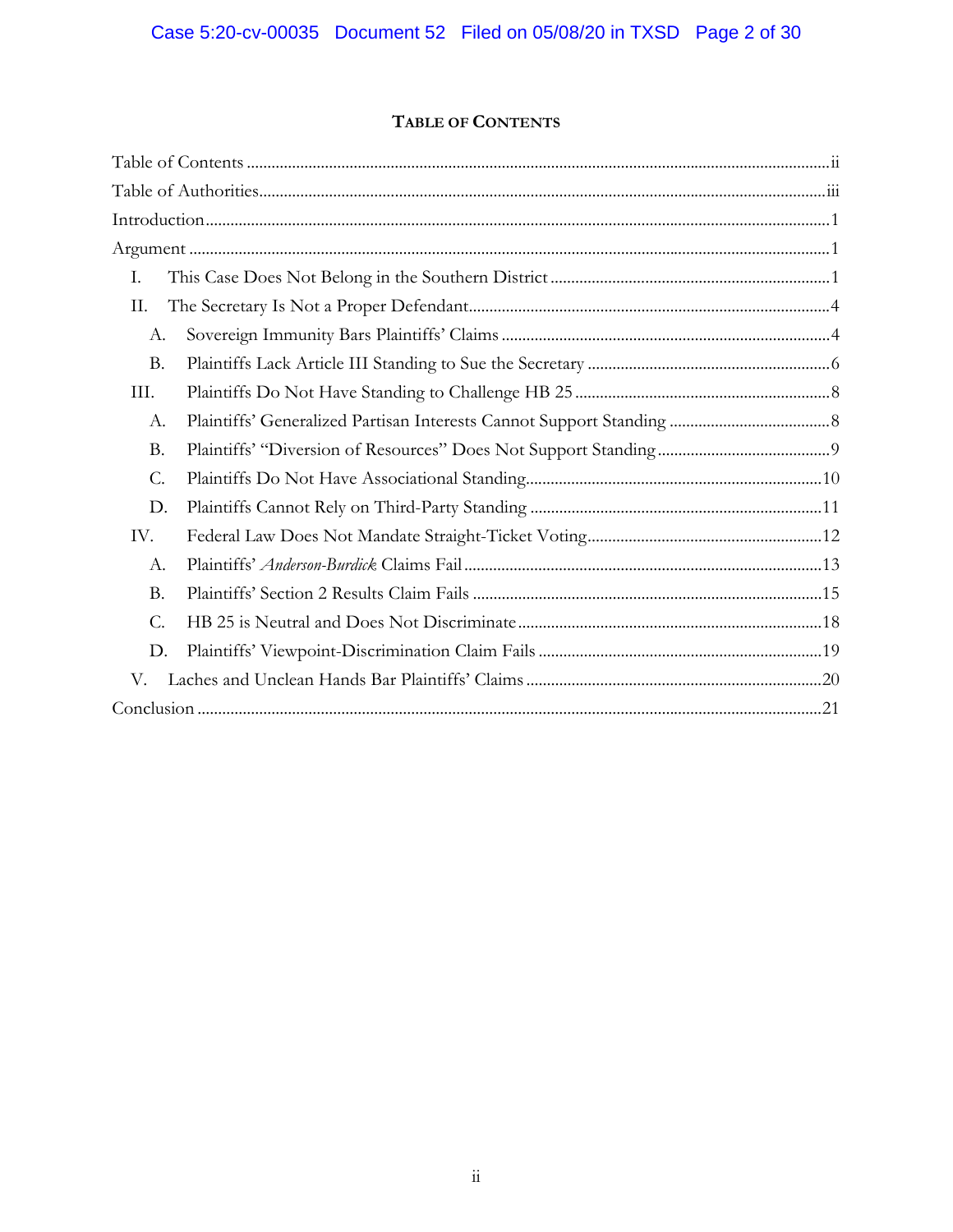# **TABLE OF AUTHORITIES**

| Cases                                                                                                                           | Page(s) |
|---------------------------------------------------------------------------------------------------------------------------------|---------|
| Alexander v. Sandoval,                                                                                                          |         |
| Allen v. Cooper,                                                                                                                |         |
| Allen v. State Board of Elections,                                                                                              |         |
| Ancient Egyptian Arabic Order of Nobles of the Mystic Shrine v. Michaux,                                                        |         |
| Arellanes v. United States,                                                                                                     |         |
| Ashcroft v. Iqbal,                                                                                                              |         |
| Ballas v. Symm,                                                                                                                 |         |
| Bd. of Trustees of Univ. of Ala. v. Garrett,                                                                                    |         |
| Bigham v. Envirocare of Utah, Inc.,                                                                                             |         |
| Blankenship v. Blackwell,                                                                                                       |         |
| Bullock v. Calvert,                                                                                                             |         |
| Carrington v. Rash,                                                                                                             |         |
| Clapper v. Amnesty Int'l USA,                                                                                                   |         |
| Comcast Corp. v. National Association of African American-Owned Media,                                                          |         |
| Conservation Force v. Delta Air Lines, Inc.,<br>190 F. Supp. 3d 606 (N.D. Tex. 2016), aff'd, 682 F. App'x 310 (5th Cir. 2017)17 |         |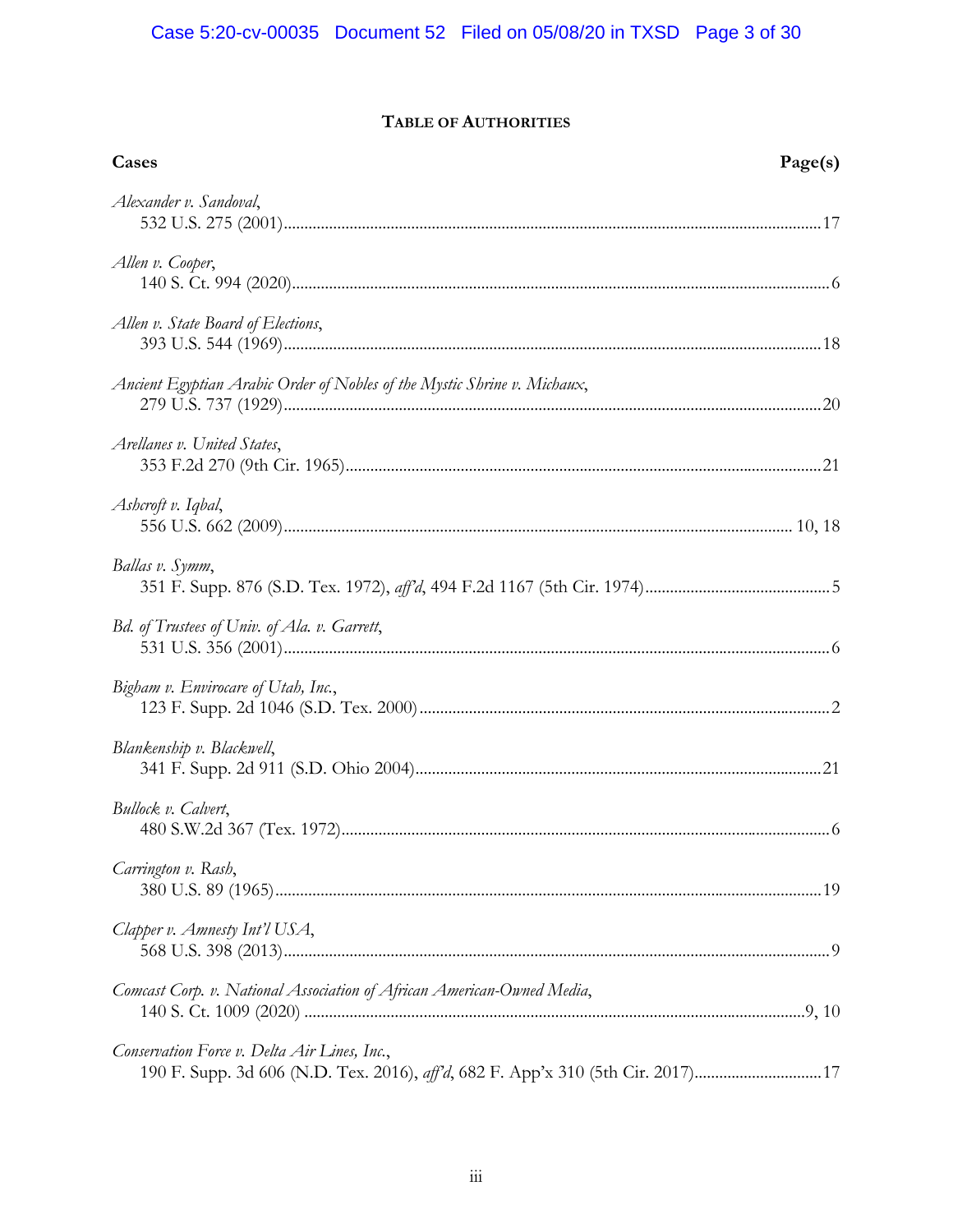# Case 5:20-cv-00035 Document 52 Filed on 05/08/20 in TXSD Page 4 of 30

| Cooper Indus., Inc. v. Aviall Servs., Inc.,                                                               |  |
|-----------------------------------------------------------------------------------------------------------|--|
| Cortez v. Brad Drake Constr., LLC,                                                                        |  |
| Crawford v. Marion Cty. Election Bd.,                                                                     |  |
| Daniel v. Am. Bd. of Emergency Med.,                                                                      |  |
| Delancey v. City of Austin,                                                                               |  |
| Fair Elections Ohio v. Husted,                                                                            |  |
| Feldman v. Ariz. Sec'y of State's Office,                                                                 |  |
| Fowler v. Deloitte & Touche, LLP,                                                                         |  |
| Frank v. Walker,                                                                                          |  |
| Frank v. Walker,                                                                                          |  |
| Gault v. Yamunaji, L.L.C.,                                                                                |  |
| Gill v. Whitford,                                                                                         |  |
| Gloria v. Hughs,                                                                                          |  |
| Goff v. Hackett Stone Co.,<br>185 F.3d 874 (Table), No. 98-7137, 1999 WL 397409 (10th Cir. June 17, 1999) |  |
| Jacobson v. Fla. Sec'y of State,                                                                          |  |
| Jay v. Harris,                                                                                            |  |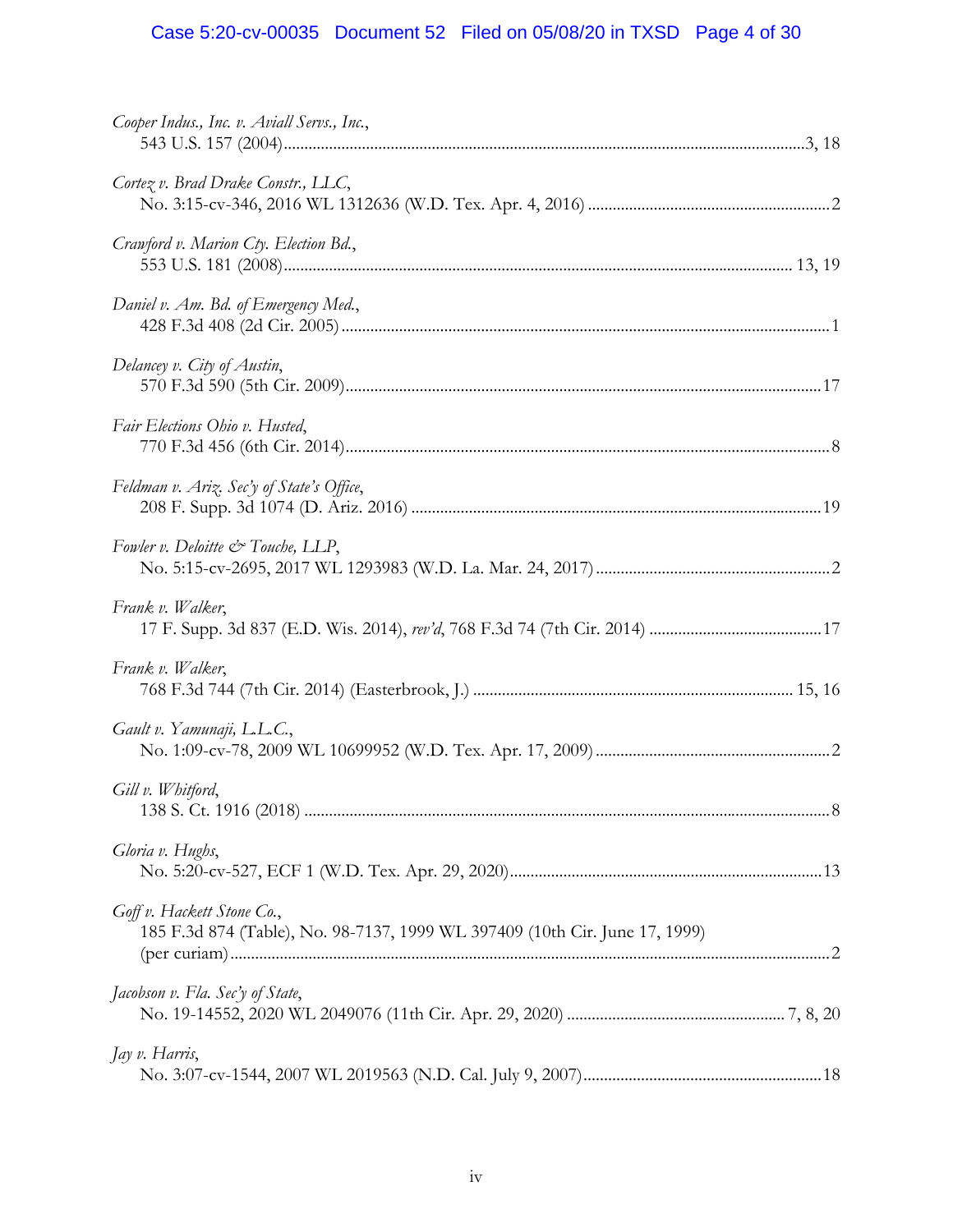# Case 5:20-cv-00035 Document 52 Filed on 05/08/20 in TXSD Page 5 of 30

| Jenkins Brick Co. v. Bremer,                                         |     |
|----------------------------------------------------------------------|-----|
| Kowalski v. Tesmer,                                                  |     |
| La Asociacion de Trabajadores de Lake Forest v. City of Lake Forest, |     |
| League of Women Voters of Nassau Cty. v. Nassau Cty. Bd. of Sup'rs,  |     |
| Leroy v. Great Western United Corp.,                                 |     |
| Lexmark Int'l, Inc. v. Static Control Components, Inc.,              |     |
| Lucas v. Townsend,                                                   |     |
| Lujan v. Defs. of Wildlife,                                          |     |
| LULAC, Council No. 4434 v. Clements,                                 |     |
| Mich. State A. Philip Randolph Inst. v. Johnson,                     |     |
| Mitsubishi Motors Corp. v. Soler Chrysler-Plymouth, Inc.,            |     |
| Munro v. Socialist Workers Party,                                    | .14 |
| Nat'l Treasury Emps. Union v. United States,                         |     |
| National Council of La Raza v. Cegavske,                             |     |
| OCA-Greater Hous. v. Texas,                                          |     |
| One Wis. Inst., Inc. v. Nichol,                                      |     |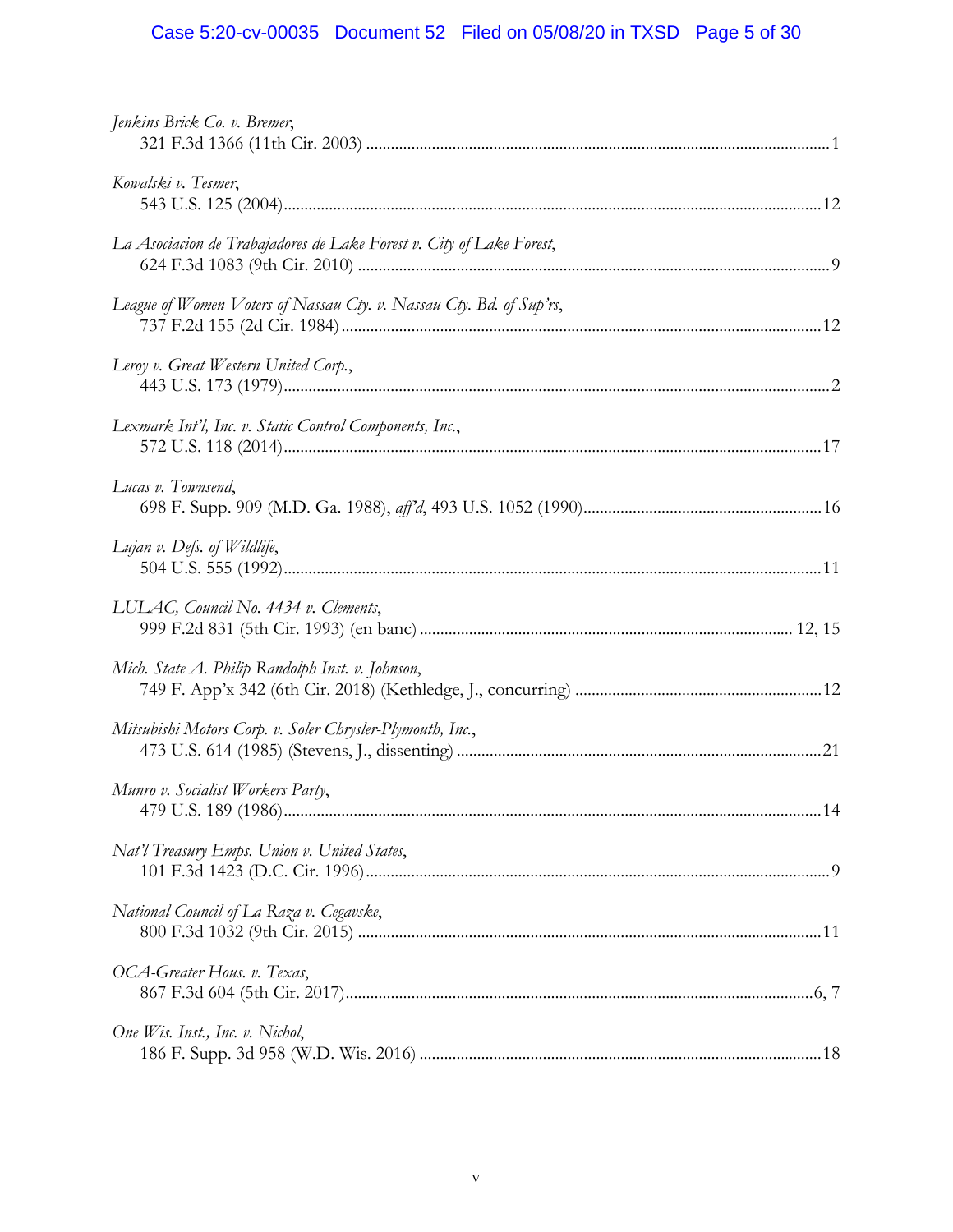# Case 5:20-cv-00035 Document 52 Filed on 05/08/20 in TXSD Page 6 of 30

| One Wis. Inst., Inc. v. Thomsen,            |     |
|---------------------------------------------|-----|
| Personnel Administrator of Mass. v. Feeney, |     |
| Skilling v. United States,                  |     |
| Steadfast Ins. Co. v. Pop Restaurants, LLC, |     |
| Steen v. Murray,                            |     |
| Sullivan v. Hous. Indep. Sch. Dist.,        |     |
| Summers v. Earth Island Inst.,              |     |
| Tex. Democratic Party v. Abbott,            |     |
| Texas Democratic Party v. Benkiser,         |     |
| Thompson v. Spear,                          |     |
| Thornburg v. Gingles,                       |     |
| Timmons v. Twin Cities Area New Party,      | .14 |
| Twin Cities Area New Party v. McKenna,      |     |
| Udeobong v. Hawkins,                        |     |
| Veasey v. Abbott,                           |     |
| Veasey v. Abbott,                           |     |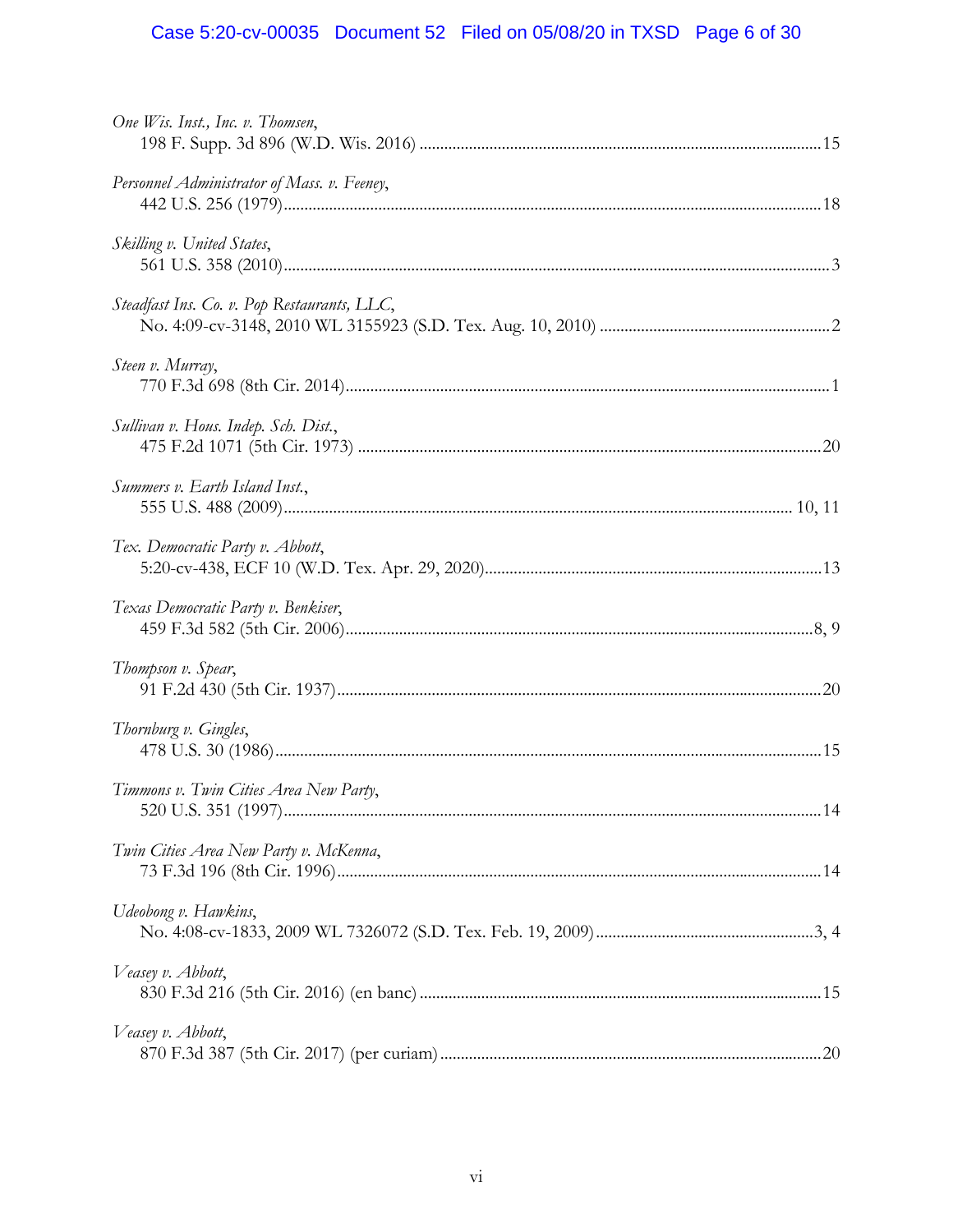# Case 5:20-cv-00035 Document 52 Filed on 05/08/20 in TXSD Page 7 of 30

| Veasey v. Perry,                                               |  |
|----------------------------------------------------------------|--|
| White v. Daniel,                                               |  |
| Woodke v. Dahm,                                                |  |
| <b>Statutes</b>                                                |  |
|                                                                |  |
| 52 U.S.C.                                                      |  |
| Tex. Elec. Code                                                |  |
| <b>Other Authorities</b>                                       |  |
|                                                                |  |
| Br. for the United States as Amicus Curiae in Walden v. Fiore, |  |
|                                                                |  |
| Office of the Secretary of State, 2010 General Election,       |  |
| Office of the Secretary of State, 2012 General Election,       |  |
| Office of the Secretary of State, 2014 General Election,       |  |
| Office of the Secretary of State, 2016 General Election        |  |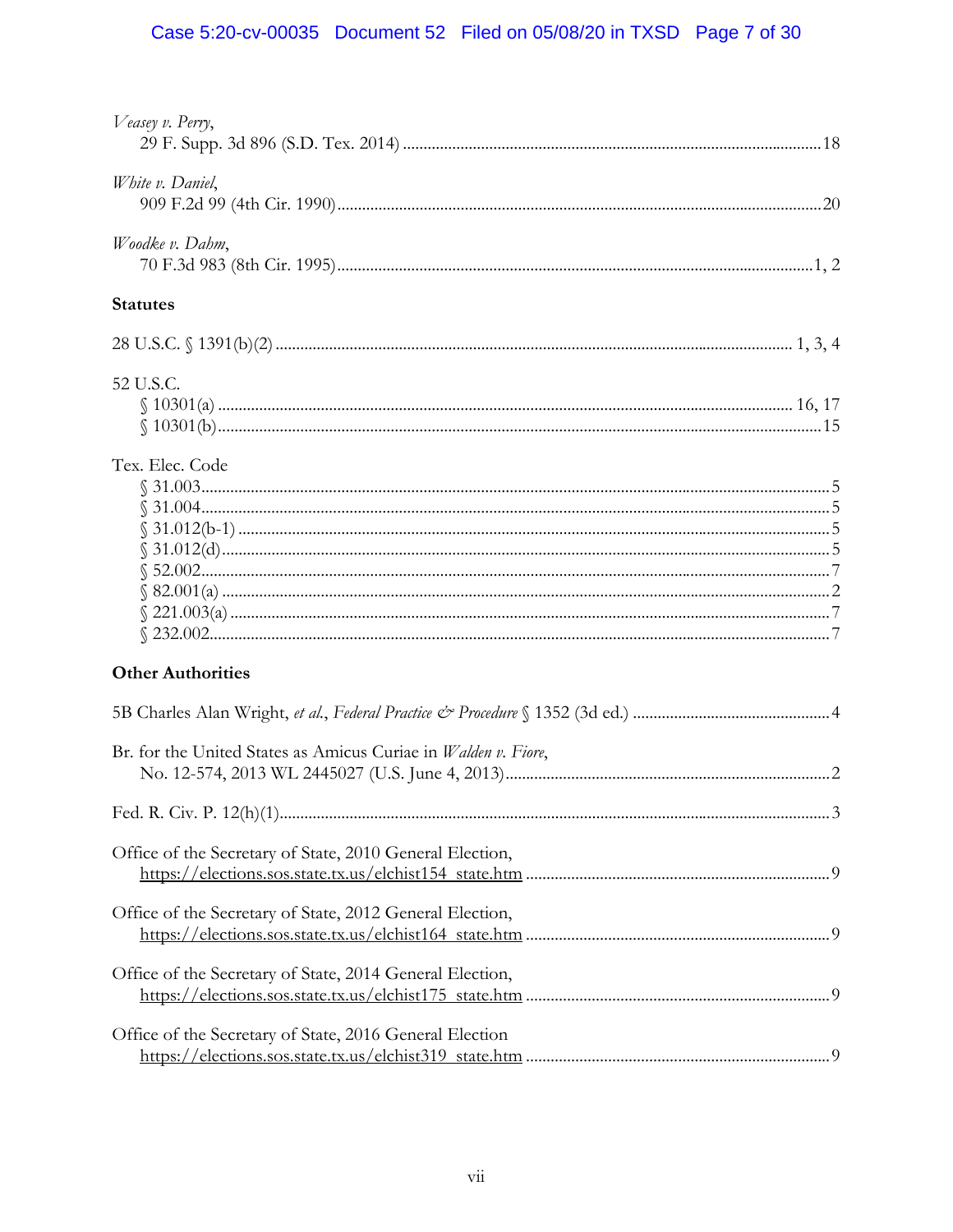# Case 5:20-cv-00035 Document 52 Filed on 05/08/20 in TXSD Page 8 of 30

| Office of the Secretary of State, 2016 General Election: Webb County Race       |  |
|---------------------------------------------------------------------------------|--|
| Office of the Secretary of State, 2018 General Election,                        |  |
| Office of the Secretary of State, 2018 General Election: Webb County Race       |  |
| Order on Appl. for Temp. Injs. and Plea to the Juris., Tex. Democratic Party v. |  |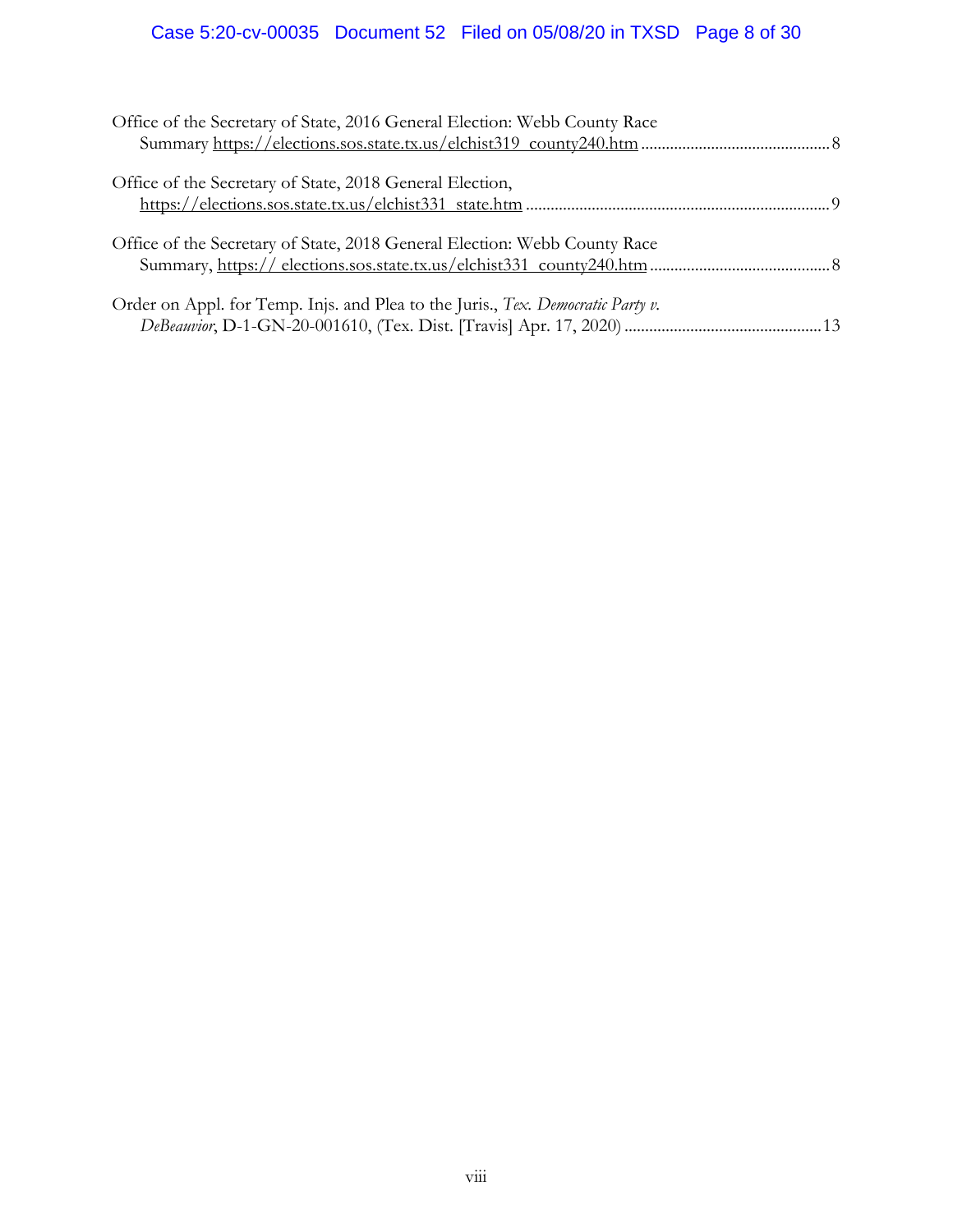#### **INTRODUCTION**

Plaintiffs ask this Court to declare that the country's predominate method of selecting candidates violates the Constitution. Forty-three other States do not permit straight ticket voting. Numerous courts have upheld repeals of straight ticket voting, and no court has ever required a State to offer straight ticket voting. Indeed, Plaintiffs relegate to a mere footnote the 2018 opinion from the U.S. Court of Appeals for the Sixth Circuit rejecting nearly identical claims. Plaintiffs boldly invite this Court to chart a new path. Nothing in their response to the Secretary of State's motion to dismiss should cause the Court to accept that invitation.

Even putting the merits to one side, Plaintiffs' suit is fundamentally flawed. They cannot sue in the Southern District because nothing related to this case has occurred in this district. Plaintiffs cannot sue the Secretary because she does not enforce the provisions of HB 25 that they seek to challenge. And they cannot challenge HB 25 because the law does not injure them.

#### **ARGUMENT**

#### **I. This Case Does Not Belong in the Southern District**

Plaintiffs decided to sue the Texas Secretary of State, not a county election official. Venue is improper because no "substantial part of the events or omissions giving rise to the claim" against the Secretary "occurred" in the Southern District. 28 U.S.C. § 1391(b)(2). The Secretary has not (and will not) take any official actions related to HB 25 in the Southern District. *See* ECF 32 at 6–7.

Section 1391(b)(2) "require[s] courts to focus on relevant activities of the defendant, not of the plaintiff." *Woodke v. Dahm*, 70 F.3d 983, 985 (8th Cir. 1995). Plaintiffs acknowledge the Eighth Circuit caselaw requiring this but wrongly suggest other courts disagree. *See* ECF 47 at 4. In fact, other courts of appeals have expressly agreed with *Woodke*. *See Steen v. Murray*, 770 F.3d 698, 703 (8th Cir. 2014) (describing "decisions of our sister circuits agreeing with *Woodke*"); *Jenkins Brick Co. v. Bremer*, 321 F.3d 1366, 1371–72 (11th Cir. 2003) ("[W]e approve of cases such as *Woodke*."); *Daniel v. Am. Bd.*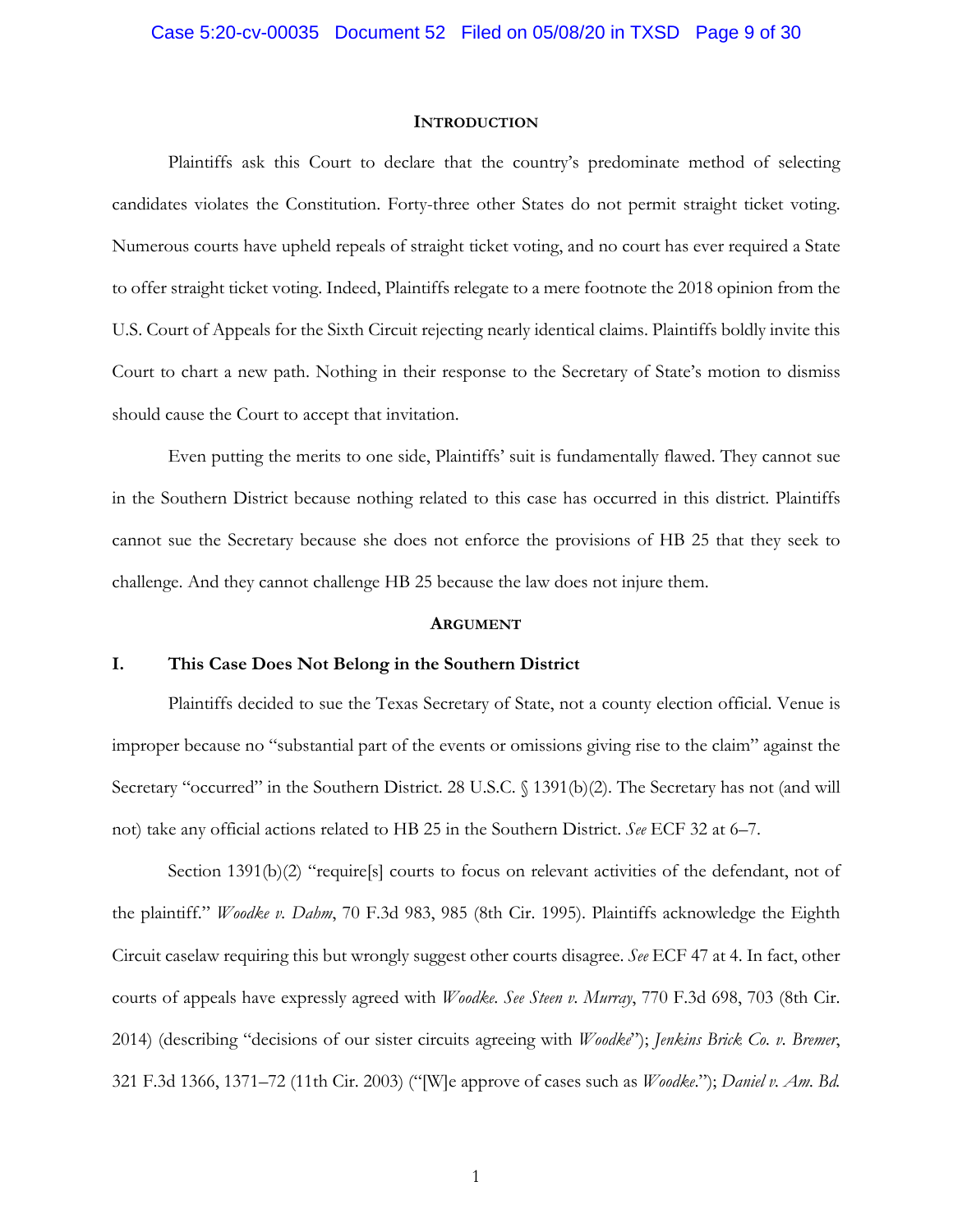#### Case 5:20-cv-00035 Document 52 Filed on 05/08/20 in TXSD Page 10 of 30

*of Emergency Med.*, 428 F.3d 408, 432–34 (2d Cir. 2005) (citing *Woodke* and *Jenkins* with approval); *Goff v. Hackett Stone Co.*, 185 F.3d 874 (Table), No. 98-7137, 1999 WL 397409, at \*1 (10th Cir. June 17, 1999) (per curiam) (relying on *Woodke*). This Court approved of *Woodke* in *Bigham v. Envirocare of Utah, Inc.*, 123 F. Supp. 2d 1046, 1048 (S.D. Tex. 2000), which courts throughout the Circuit have followed.<sup>1</sup>

These courts are faithfully applying Supreme Court precedent. In *Leroy v. Great Western United Corp.*, the court of appeals had held that a "claim arose" in the Northern District of Texas because "that is where [a] statute had its impact on" the plaintiff. 443 U.S. 173, 186 (1979). But the Supreme Court reversed. Even assuming a claim could arise in multiple districts, the Court concluded that "the claim involved has only one obvious locus—the District of Idaho"—because that is where "the enactment of the statute by the legislature" and other governmental actions had taken place. *Id.* at 185. The Court rejected any "reasoning [that] would subject the Idaho officials to suit in almost every district in the country." *Id.* at 186.<sup>2</sup>

If Plaintiffs were right that they could institute suit wherever "the effects of" HB 25 were felt, ECF 47 at 4, the Secretary could presumably be sued anywhere in the country, the same result *Leroy* rejected. Some Texas voters can vote by mail from outside the State. *See* Tex. Elec. Code § 82.001(a). Under Plaintiffs' theory, they could have filed this suit in the District of Alaska, so long as they recruited a Texas voter planning to vote from his dorm room at the University of Alaska. To be sure, Laredo is not as inconvenient as Fairbanks, but because Plaintiffs' interpretation would allow for

1

<sup>&</sup>lt;sup>1</sup> See, e.g., *Fowler v. Deloitte & Touche, LLP*, No. 5:15-cv-2695, 2017 WL 1293983, at \*2 (W.D. La. Mar. 24, 2017) (relying on *Bigham*, *Woodke*, and *Jenkins*); *Cortez v. Brad Drake Constr., LLC*, No. 3:15-cv-346, 2016 WL 1312636, at \*2 (W.D. Tex. Apr. 4, 2016) (citing *Bigham* and focusing on "the defendant's conduct"); *Gault v. Yamunaji, L.L.C.*, No. 1:09-cv-78, 2009 WL 10699952, at \*5 (W.D. Tex. Apr. 17, 2009) (holding that Section "1391(b)(2) requires courts to focus on the **defendant's** conduct alone" and citing *Bigham*); *see also Steadfast Ins. Co. v. Pop Restaurants, LLC*, No. 4:09-cv-3148, 2010 WL 3155923, at \*10 n.6 (S.D. Tex. Aug. 10, 2010).

<sup>&</sup>lt;sup>2</sup> As the U.S. Solicitor General has explained, the subsequent legislative changes to Section 1391 "did nothing to undermine *Leroy*'s reasoning or its holding." Br. for the United States as Amicus Curiae in *Walden v. Fiore*, No. 12-574, 2013 WL 2445027, at \*25 (U.S. June 4, 2013).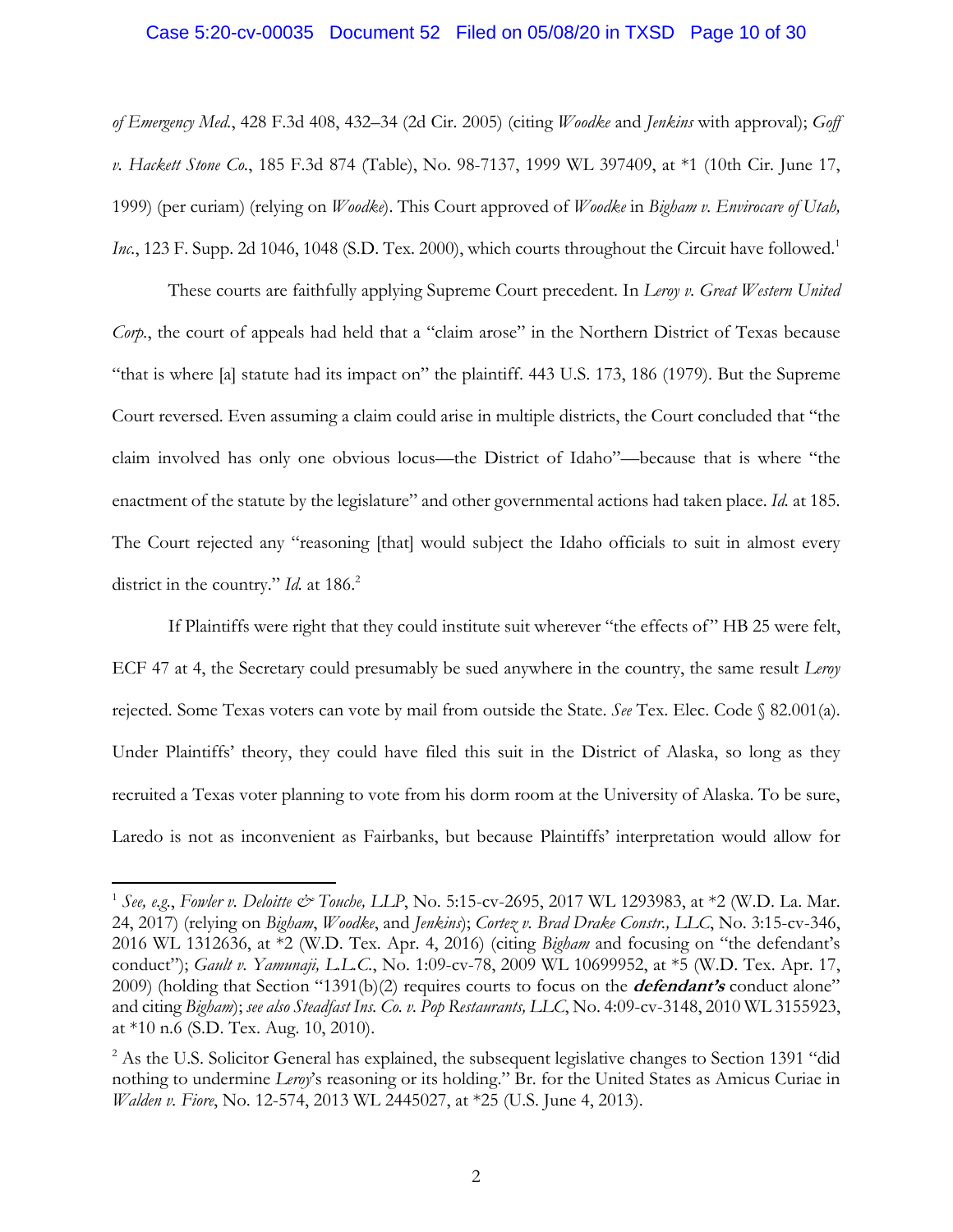#### Case 5:20-cv-00035 Document 52 Filed on 05/08/20 in TXSD Page 11 of 30

either, it negates "the purpose of statutorily specified venue": "to protect the defendant against the risk that a plaintiff will select an unfair or inconvenient place of trial." *Leroy*, 443 U.S. at 183–84.

Plaintiffs wrongly claim the Secretary's approach would render Section 1391(b)(2) superfluous. *See* ECF 47 at 4–5. Superfluity would occur only if the provisions *always* pointed to the same district. Mere "[o]verlap with other federal statutes does not render [a provision] superfluous." *Skilling v. United States*, 561 U.S. 358, 413 n.45 (2010). Although paragraphs (b)(1) and (b)(2) both point toward the Western District in this case, they often point to different districts. For example, in a suit against a traveling salesman, venue might be proper where he resides as well as where he made the sale at issue.

Plaintiffs also argue venue must be proper in the Southern District because a contrary ruling would "produce the plainly incorrect result that no suit challenging a statewide election law could be litigated anywhere but the Western District." ECF 47 at 5. Not so. In a suit challenging a local official's implementation of an election law, venue might be proper wherever that official acts. *See* 28 U.S.C. § 1391(b)(2). But Plaintiffs chose to sue the Secretary. The Secretary has not taken any official actions regarding HB 25, but to the extent she does in the future, those actions will take place in the Western District (and will not "giv[e] rise to the claim" against her).

Plaintiffs' reliance on cases in which venue was not raised is misplaced. *See* ECF 47 at 5. "Questions which merely lurk in the record, neither brought to the attention of the court nor ruled upon, are not to be considered as having been so decided as to constitute precedents." *Cooper Indus., Inc. v. Aviall Servs., Inc.*, 543 U.S. 157, 170 (2004) (quotation omitted). That is especially true for venue because it is waivable. *See* Fed. R. Civ. P. 12(h)(1).

Finally, Plaintiffs rely on an unpublished opinion from this Court disagreeing with *Woodke*. *See* ECF 47 at 4 (citing *Udeobong v. Hawkins*, No. 4:08-cv-1833, 2009 WL 7326072, at \*2 (S.D. Tex. Feb. 19, 2009)). But even if the Court followed *Udeobong* by "focus[ing] its analysis on the chain of events that led up to and includes the claim at issue rather than a narrow focus on the actions of the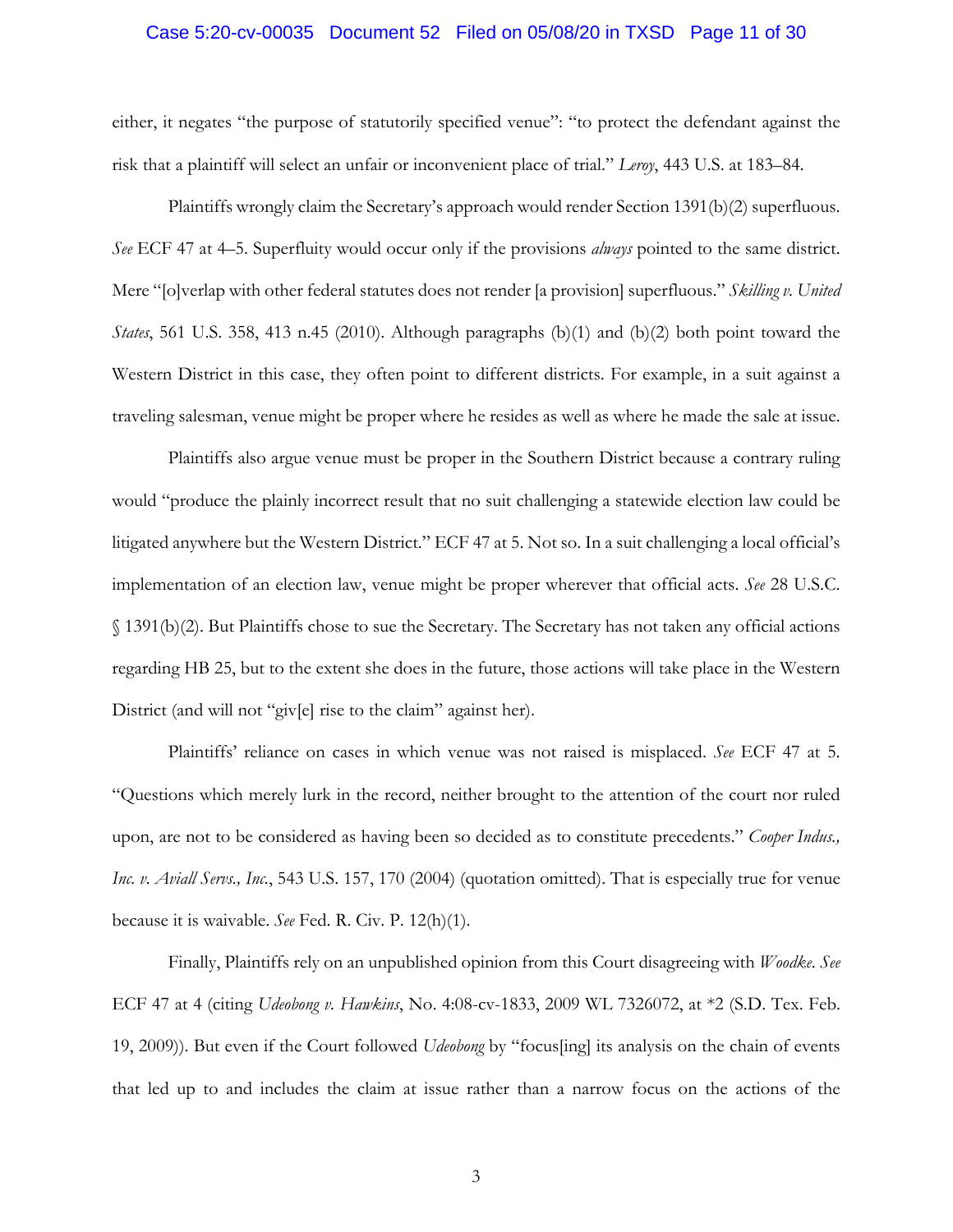#### Case 5:20-cv-00035 Document 52 Filed on 05/08/20 in TXSD Page 12 of 30

defendant," 2009 WL 7326072, at \*2, it would not help Plaintiffs here. First, Plaintiffs rely on future events, *see* ECF 47 at 5, but the statute requires events that have already "occurred." 28 U.S.C. § 1391(b)(2). Second, Plaintiffs argue that Plaintiff Bruni's efforts have effects on "Webb County voters," but they never argue those efforts take place in Webb County. ECF 47 at 5. Thus, even under Udeobong, Plaintiffs have not carried their burden.<sup>3</sup>

Even if venue in the Southern District were proper, it would not be convenient. *See* ECF 32 at 7–9. Plaintiffs do not dispute that all of the following are in the Western District: the Secretary and her records, the Legislature and its records, Plaintiff TDP and its records, as well as Plaintiff Tiedt and her records. Regarding court congestion, Plaintiffs criticize the Secretary for "ignor[ing] the fact that more judges sit in this District than the Western District." *Id.* at 7. But dividing the number of pending cases by the number of active district judges does not change the math. The Southern District has considerably more cases per judge than the Western District does.4

#### **II. The Secretary Is Not a Proper Defendant**

 $\overline{a}$ 

Plaintiffs did not sue a statute. They sued the Secretary. But they do not actually complain about anything the Secretary does. As a result, this is not a case within this Court's jurisdiction.

#### **A. Sovereign Immunity Bars Plaintiffs' Claims**

Plaintiffs acknowledge that sovereign immunity bars this suit unless the Secretary has sufficient connection to the enforcement of HB 25's elimination of straight ticket voting. *See* ECF 47 at 9; ECF

<sup>3</sup> Plaintiffs dispute that they have the burden of establishing venue. *Compare* ECF 32 at 6, *with* ECF 47 at 4. Although district courts have "divided over which party bears the burden of proof with regard to venue after a Rule 12(b)(3) motion has been made," one of Plaintiffs' own cases recognizes that "[t]he view that the burden should be placed on the plaintiff has been gaining approval." *Udeobong*, 2009 WL 7326072, at \*2 (placing the burden on the plaintiff). Wright and Miller agree, explaining that "it is the plaintiff's obligation to institute his action in a permissible forum, both in terms of jurisdiction and venue." 5B Charles Alan Wright, *et al.*, *Federal Practice & Procedure* § 1352 (3d ed.).

<sup>&</sup>lt;sup>4</sup> The Southern District's 15,217 cases divided by 18 active district judges is about 845 cases per judge. The Western District's 9,053 cases divided by 13 active district judges is about 696 cases per judge. *See* ECF 32 at 8 n.14.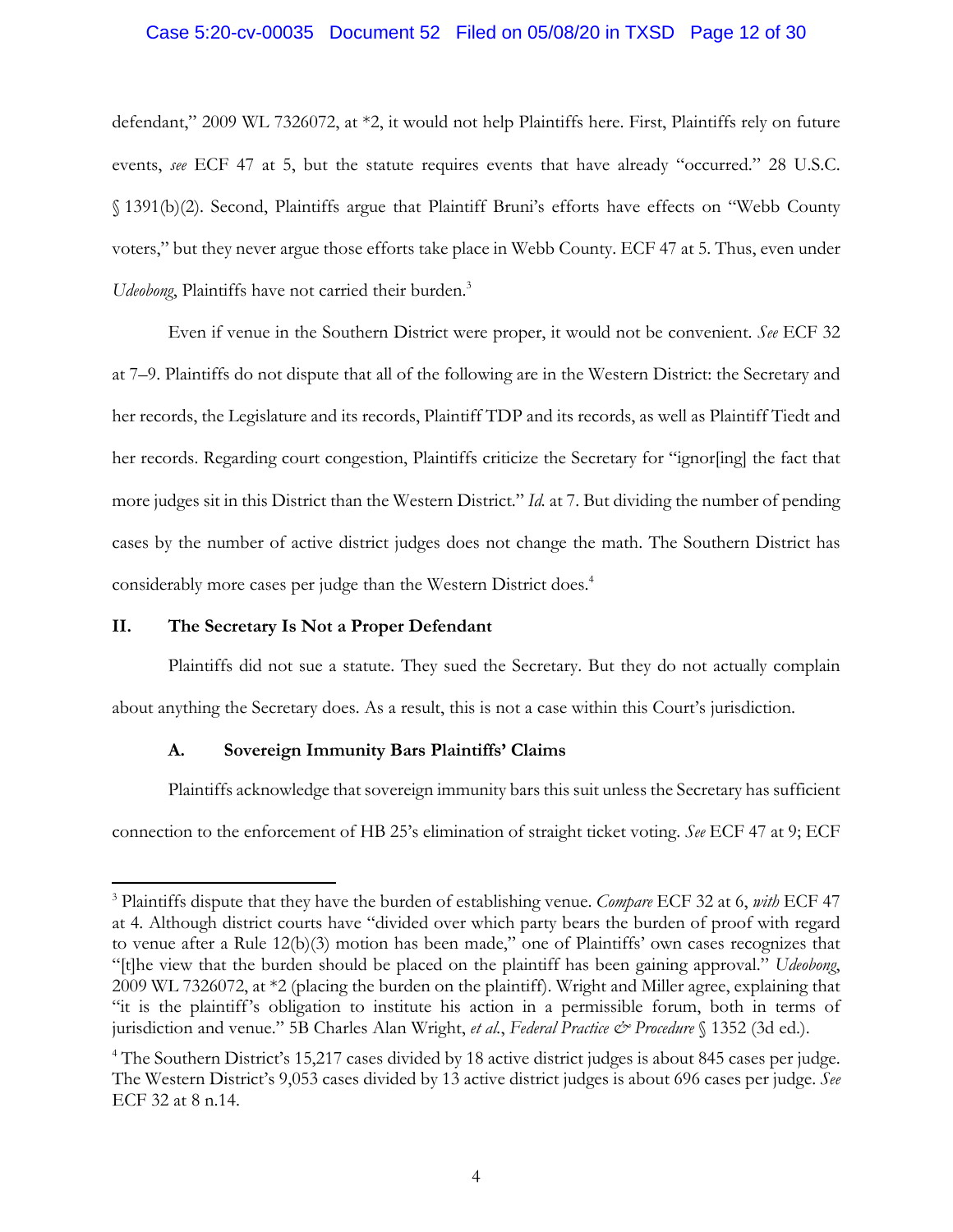#### Case 5:20-cv-00035 Document 52 Filed on 05/08/20 in TXSD Page 13 of 30

32 at 11. Plaintiffs never contend that the Secretary prepares any actual ballots—because she does not. Therefore, she is not the official who determines whether to include a straight ticket option. In the absence of that direct enforcement, Plaintiffs point to three purported connections between the Secretary and HB 25. But none is valid.

First, Plaintiffs claim the Secretary "must 'adopt rules and establish procedures' to effectuate its elimination of STV." ECF 47 at 10. That is incorrect. Local officials are legally obligated to effectuate the elimination of straight ticket voting even if the Secretary never adopts any rules or establishes any procedures. The Secretary's rules and procedures will "ensure that voters and county election administrators are not burdened by the implementation," but they will not enforce the elimination of straight ticket voting. Tex. Elec. Code § 31.012(d); *see also* ECF 32 at 10.

Second, Plaintiffs argue the Secretary "must instruct counties and voters that STV may no longer be included on Texas's ballots." ECF 47 at 10. Again, that is not true. The Secretary will provide "*notice* that straight ticket voting has been eliminated." Tex. Elec Code § 31.012(b-1) (emphasis added). Even if they did not receive such notice, local officials would still be obligated to follow HB 25.

Third, Plaintiffs contend the Secretary "must 'obtain and maintain uniformity' in HB 25's 'application, operation, and interpretation.'" ECF 47 at 10. True, the Secretary tries to obtain and maintain uniformity, *see* Tex. Elec. Code § 31.003, but the Legislature has given her limited powers to do so. For example, she "assist[s] and advise[s] all election authorities with regard to the application, operation, and interpretation of this code" and "maintain[s] an informational service for answering inquiries of election authorities relating to the administration of the election laws or the performance of their duties." *Id.* § 31.004. But the statutory charge to achieve and maintain uniformity does not mean she implements every single provision of the Election Code.

Nor does it give her authority to control the actions of local officials. *See Ballas v. Symm*, 351 F. Supp. 876, 891 (S.D. Tex. 1972), *aff'd*, 494 F.2d 1167 (5th Cir. 1974) (explaining that the Secretary's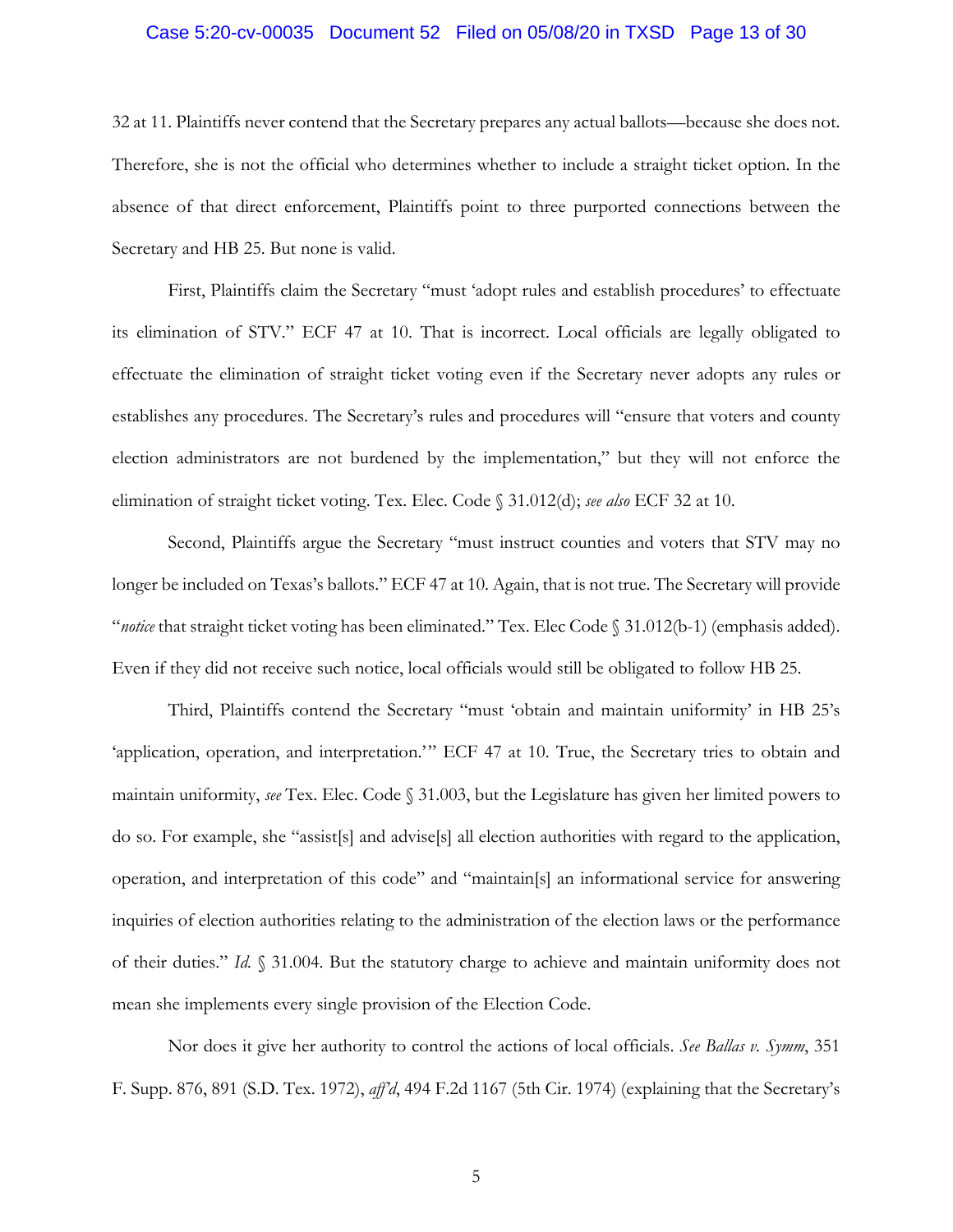#### Case 5:20-cv-00035 Document 52 Filed on 05/08/20 in TXSD Page 14 of 30

"uniformity" power provided "no authority to issue binding legal interpretations of the statute"). In *Bullock v. Calvert*, the Secretary claimed to have certain "implied" powers because, without those powers, "uniformity cannot be obtained." 480 S.W.2d 367, 369, 372 (Tex. 1972). The Texas Supreme Court rejected that argument. In an opinion by then-Justice Reavley (a former Secretary of State and current Circuit Judge), the court refused to "read into [Texas law] a delegation of authority to care for any breakdown in the election process." *Id.*

For these reasons, the logic of *Ex parte Young* does not apply. Plaintiffs want an injunction preventing the elimination of straight ticket voting. The Secretary will not eliminate straight ticket voting, so an injunction against her cannot help Plaintiffs. That the Secretary implements other aspects of HB 25 is irrelevant because Plaintiffs are not challenging those aspects of HB 25. *See* ECF 32 at 10.

Plaintiffs also argue that "the VRA abrogates sovereign immunity." ECF 47 at 10. That argument does not affect their constitutional claims. Even for Plaintiffs' VRA claims, abrogation is analyzed provision-by-provision, not for statutes as a whole. *See, e.g.*, *Bd. of Trustees of Univ. of Ala. v. Garrett*, 531 U.S. 356, 360 n.1 (2001) (noting that whether Title I and Title II of the ADA could validly abrogate sovereign immunity were separate questions). Because the abrogation analysis "focuses on the legislative record," *Allen v. Cooper*, 140 S. Ct. 994, 1004 (2020), whether a later-enacted provision can abrogate sovereign immunity does not answer whether an earlier-enacted provision can. For these reasons, *OCA*'s holding regarding Section 208, which was enacted in 1984, does not apply to Section 2, which was enacted in 1965. *See OCA-Greater Hous. v. Texas*, 867 F.3d 604, 607 (5th Cir. 2017) ("This appeal concerns a more recent, and less visible, addition to the VRA.").

#### **B. Plaintiffs Lack Article III Standing to Sue the Secretary**

Plaintiffs do not seriously contend that the Secretary's actions will cause their alleged injuries. Plaintiffs argue that their injuries are attributable to the omission of a straight ticket option on the ballot. But Texas law charges local officials, not the Secretary, with omitting a straight ticket option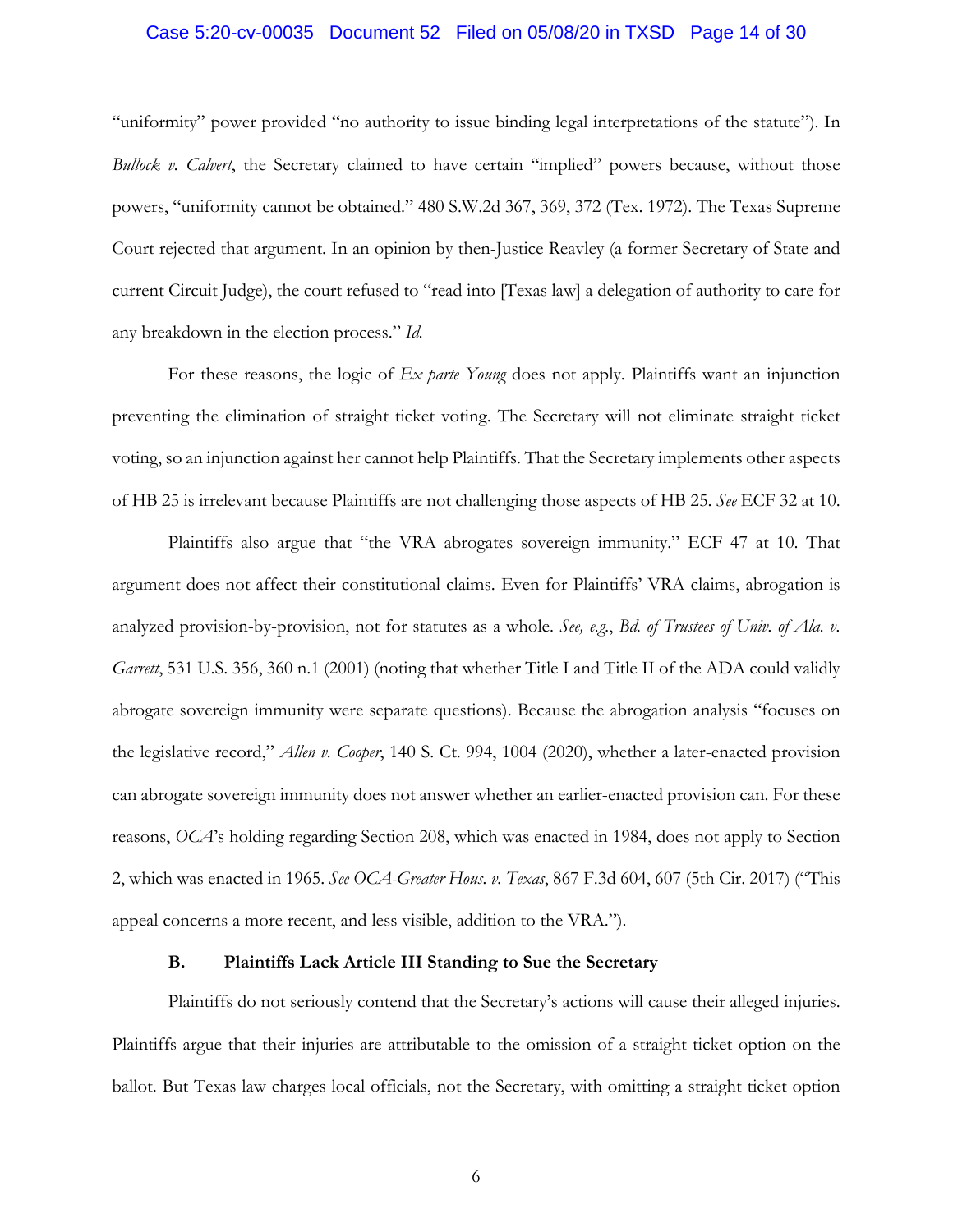#### Case 5:20-cv-00035 Document 52 Filed on 05/08/20 in TXSD Page 15 of 30

when "hav[ing] the official ballot prepared." Tex. Elec. Code § 52.002. As the Eleventh Circuit recently explained, a plaintiff does not have standing to sue a Secretary of State for the actions of local officials. *See Jacobson v. Fla. Sec'y of State*, — F.3d —, No. 19-14552, 2020 WL 2049076, at \*9 (11th Cir. Apr. 29, 2020) (holding that the plaintiffs lacked standing because state "law tasks [local officials], independently of the Secretary, with printing the names of candidates on ballots").

Plaintiffs point to the Secretary's authority to adopt rules and notify local officials about HB 25, *see* ECF 47 at 8, but as explained above, they mischaracterize the Secretary's actual authority. *See supra* Part II. In any event, Plaintiffs claim only that the Secretary has "involvement" with HB 25, not that their alleged injures are fairly traceable to the Secretary's "involvement." ECF 47 at 8.

Plaintiffs also never explain how relief against the Secretary could redress their alleged injuries. An injunction preventing the Secretary from eliminating straight ticket voting would not have any realworld effect because the Secretary will not eliminate straight ticket voting regardless. Local officials' implementation of HB 25 will accomplish that result no matter what the Secretary does. *See Jacobson*, 2020 WL 2049076, at \*10 ("An injunction ordering the Secretary not to follow the ballot statute's instructions for ordering candidates cannot provide redress, for neither she nor her agents control the order in which candidates appear on the ballot.").

Plaintiffs do not respond to any of this. Instead, they rely entirely on *OCA-Greater Houston*. *See* ECF 47 at 7–9. That case found standing to sue the Secretary only because it did not involve a private cause of action. *See OCA-Greater Hous.*, 867 F.3d at 613 (distinguishing *Okpalobi* on that ground). But this case does involve a private right of action, so it is closer to *Okpalobi* than *OCA*. As the Secretary previously explained, although she does not enforce HB 25 against local officials, in appropriate circumstances a losing candidate can do so through an election contest. *See* Tex. Elec. Code §§ 221.003(a), 232.002. Plaintiffs offer no response to that distinction.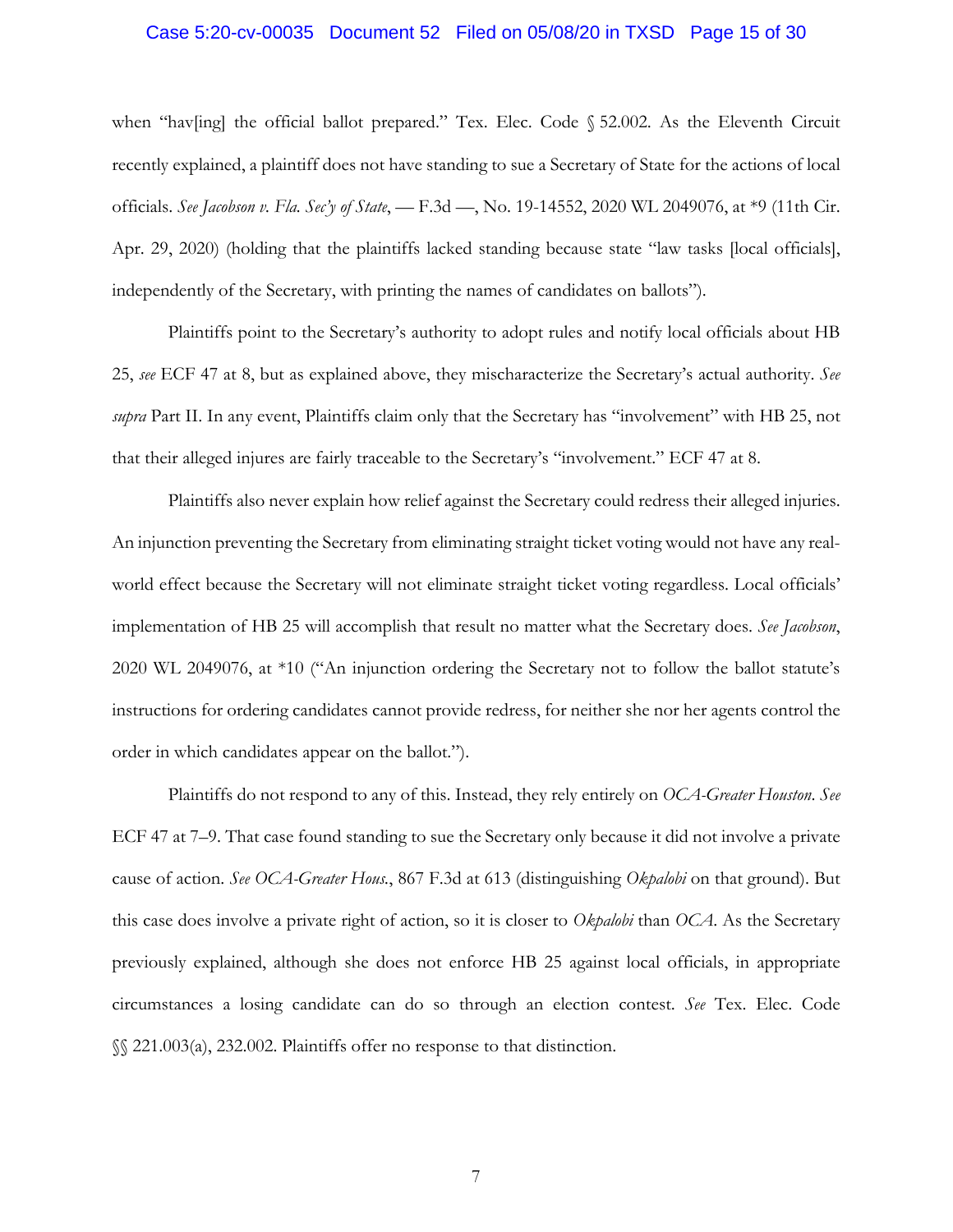#### **III. Plaintiffs Do Not Have Standing to Challenge HB 25**

#### **A. Plaintiffs' Generalized Partisan Interests Cannot Support Standing**

Plaintiffs claim an interest in "turning out voters and electing Democrats," ECF 47 at 11, but that cannot support Article III standing. Plaintiffs have not plausibly alleged an injury in fact because they seek to "vindicate[e] generalized partisan preferences." *Gill v. Whitford*, 138 S. Ct. 1916, 1933 (2018); *see* ECF 32 at 13–14.

Since the Secretary filed her motion to dismiss, the Eleventh Circuit has decided this very issue. It rejected the same asserted injuries from some of the same Plaintiffs represented by some of the same counsel: "The organizations also contend that the ballot statute injures them by harming their mission of electing Democrats, but that harm is not a cognizable injury." *Jacobson*, 2020 WL 2049076, at \*9. Similarly, the "abstract social interest in maximizing voter turnout . . . . cannot confer Article III standing." *Fair Elections Ohio v. Husted*, 770 F.3d 456, 461 (6th Cir. 2014).5

Even if generalized partisan interests could suffice in some case, they would not here. Plaintiffs do not argue (much less plausibly allege) that HB 25 will affect the outcome of a single election. To be sure, Plaintiffs' response refers to their "electoral prospects," ECF 47 at 13–14, but it never argues that HB 25 will be outcome determinative for any election, much less an identifiable one. The same is true for Plaintiffs' complaint, which focuses on the alleged effects on voters, not election outcomes. *See, e.g.*, ECF 16 ¶ 56. For example, Plaintiffs focus on Webb County, *see* ECF 47 at 17, but Webb County consistently favors Democratic candidates. Democratic candidates overwhelmingly won Webb County in both 2016 and 2018, with many local Democratic candidates running unopposed.<sup>6</sup>

1

<sup>&</sup>lt;sup>5</sup> To the extent cases like *Texas Democratic Party v. Benkiser* allow standing based on "election prospects," 459 F.3d 582, 586 (5th Cir. 2006), they have been overturned by *Gill*, 138 S. Ct. at 1931 (rejecting standing based on an alleged interest in "collective representation in the legislature").

<sup>&</sup>lt;sup>6</sup> Office of the Secretary of State, 2018 General Election: Webb County Race Summary, https:// elections.sos.state.tx.us/elchist331 county240.htm; Office of the Secretary of State, 2016 General Election: Webb County Race Summary https://elections.sos.state.tx.us/elchist319\_county240.htm.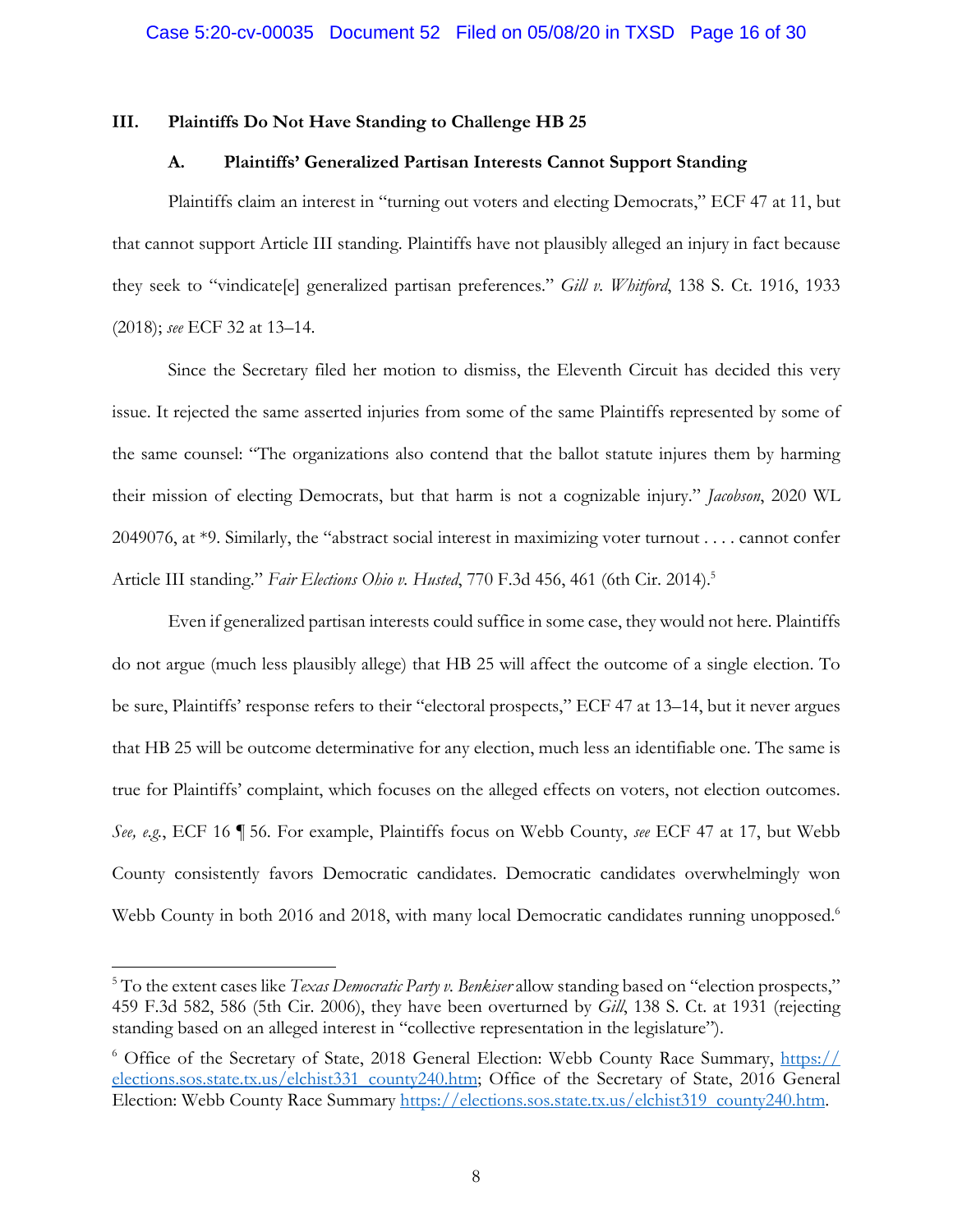#### Case 5:20-cv-00035 Document 52 Filed on 05/08/20 in TXSD Page 17 of 30

Plaintiffs do not contend HB 25 will change that. Thus, Plaintiffs' generalized partisan interest in "turning out voters and electing Democrats" is not implicated here. ECF 47 at 11. So even if cases like *Benkiser* remained good law, they would be irrelevant. *See* 459 F.3d at 586 (discussing evidence of a particular candidate's chances of winning a particular election).<sup>7</sup>

#### **B. Plaintiffs' "Diversion of Resources" Does Not Support Standing**

Plaintiffs also claim standing based on "a diversion of organizational resources to identify and counteract HB 25's unlawful action." ECF 47 at 11. As the Secretary previously explained, "[a] plaintiff 'cannot manufacture standing by choosing to make expenditures based on' an alleged harm that is not itself an injury in fact." ECF 32 at 15 (quoting *Clapper v. Amnesty Int'l USA*, 568 U.S. 398, 402 (2013)). A diversion of resources is not a cognizable injury in fact unless the plaintiff "would have suffered some other injury if it had not diverted resources to counteracting the problem." *La Asociacion de Trabajadores de Lake Forest v. City of Lake Forest*, 624 F.3d 1083, 1088 (9th Cir. 2010).

Here, Plaintiffs have not plausibly alleged that HB 25 would injure them absent a diversion of resources, so diverting resources cannot itself be an injury in fact. It is, at most, "a self-inflicted injury." ECF 32 at 17 (quoting *Nat'l Treasury Emps. Union v. United States*, 101 F.3d 1423, 1430 (D.C. Cir. 1996)). Plaintiffs offer no response to this argument.

Plaintiffs try to distinguish "cases from beyond the pleading stage," ECF 47 at 13, but they ignore *Comcast Corp. v. National Association of African American-Owned Media*, in which the Supreme Court

 $\overline{a}$ 

<sup>7</sup> Plaintiffs do not allege that HB 25 affects the likelihood of Plaintiff Tiedt being elected in District 20, which has consistently elected Republican candidates by large margins. *See* Office of the Secretary of State, 2018 General Election, https://elections.sos.state.tx.us/elchist331 state.htm (Republican defeated Democrat 71.5% to 28.5%); Office of the Secretary of State, 2016 General Election https://elections.sos.state.tx.us/elchist319 state.htm (Republican unopposed); Office of the Secretary of State, 2014 General Election, https://elections.sos.state.tx.us/elchist175 state.htm (Republican defeated Democrat 73.33% to 22.73%); Office of the Secretary of State, 2012 General Election, https://elections.sos.state.tx.us/elchist164 state.htm (Republican unopposed); Office of the Secretary of State, 2010 General Election, https://elections.sos.state.tx.us/elchist154 state.htm (Republican defeated Libertarian 82.55% to 17.45%).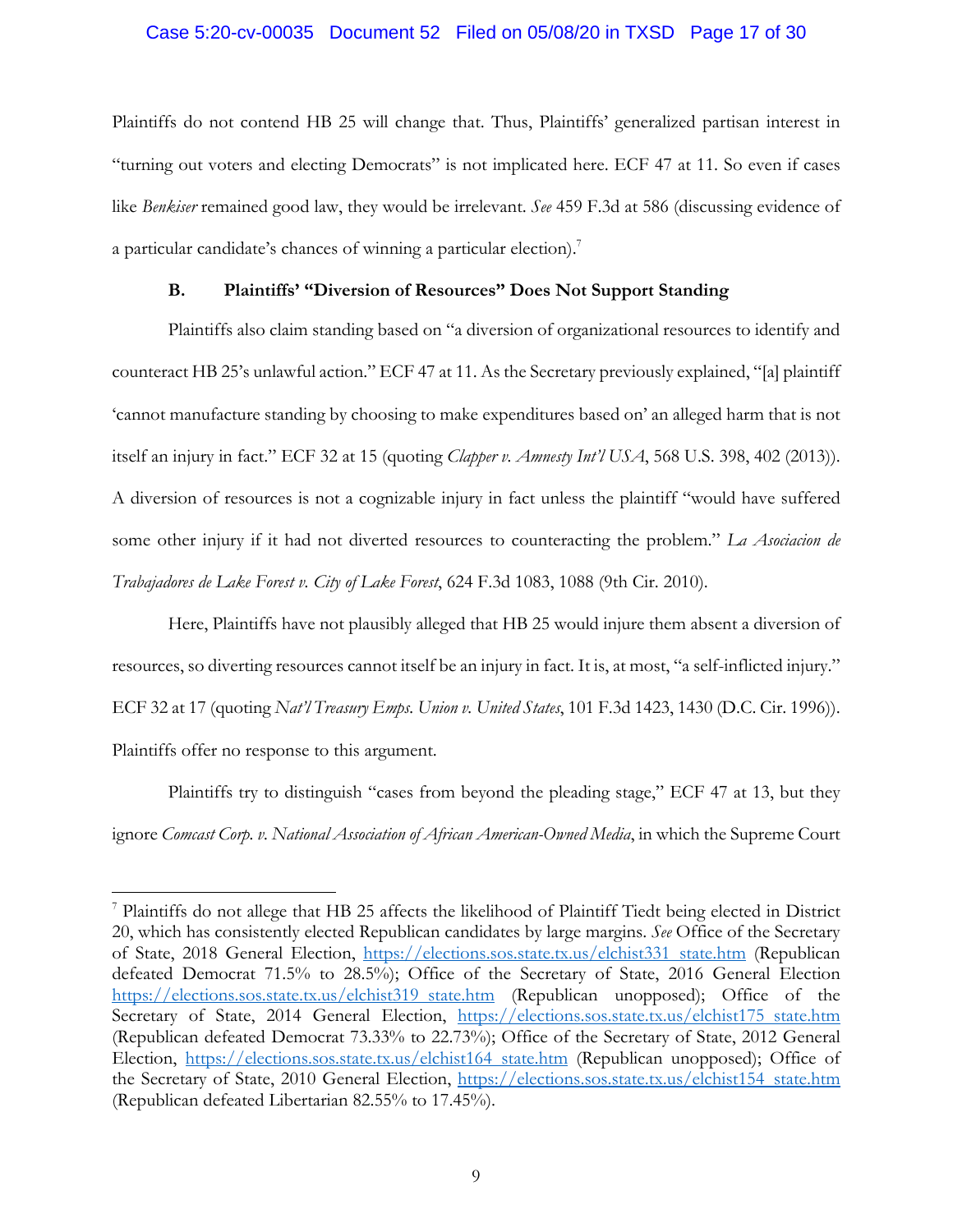#### Case 5:20-cv-00035 Document 52 Filed on 05/08/20 in TXSD Page 18 of 30

explained that "the essential elements of a claim remain constant through the life of a lawsuit." 140 S. Ct. 1009, 1014 (2020). "What a plaintiff must do to satisfy those elements may increase as a case progresses from complaint to trial, but the legal elements themselves do not change." *Id.* "So, to determine what the plaintiff must plausibly allege at the outset of a lawsuit, we usually ask what the plaintiff must prove in the trial at its end." *Id.*

#### **C. Plaintiffs Do Not Have Associational Standing**

Plaintiffs do not have associational standing for at least three reasons. First, they have not alleged facts demonstrating that they have members for purposes of associational standing. *See* ECF 32 at 16–17. Plaintiffs do not claim they have. *See* ECF 47 at 15. They instead rely on a conclusory assertion of having "members, volunteers, and constituents," ECF 16 ¶¶ 21–23, without alleging the factual underpinnings of such a conclusion. *See* ECF 32 at 16. But conclusory allegations "are not entitled to be assumed true." *Ashcroft v. Iqbal*, 556 U.S. 662, 681 (2009).

Second, Plaintiffs have not identified any members. *See* ECF 32 at 16. Recognizing their complaint contains no relevant allegations, they point to three declarations from individual voters attached to their motion for a preliminary injunction. *See* ECF 47 at 16 (citing ECF 19-6). But none of those declarants even claimed to be associated with the Democratic Party, much less established formal membership in one of the Plaintiff organizations. *See* ECF 19-6 (Exs. 5–7).

Plaintiffs also argue that their large number of "members and constituents" makes an injury to one of them is statistically likely. ECF 47 at 16. Rejecting that exact reasoning, *Summers v. Earth Island Institute* "required plaintiffs . . . to identify members who have suffered the requisite harm." 555 U.S. 488, 499 (2009). The *dissent* would have "accept[ed] the organization's self-description of the activities of its members" and then determined whether "there is a statistical probability that some of those members are threatened with concrete injury." *Id.* at 497. But the majority explained the "requirement of naming the affected members has never been dispensed with in light of statistical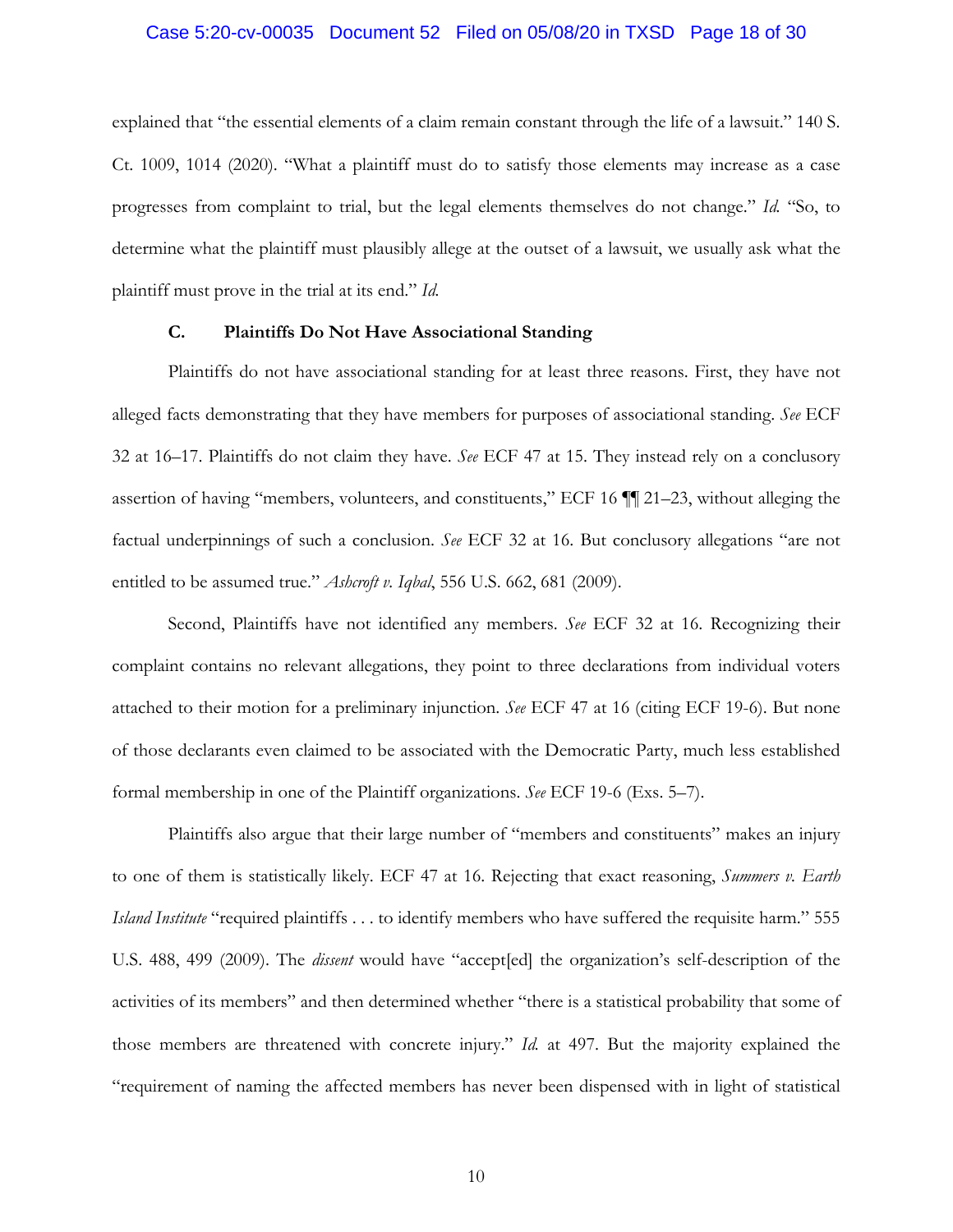#### Case 5:20-cv-00035 Document 52 Filed on 05/08/20 in TXSD Page 19 of 30

probabilities." *Id.* at 498–99. Even when "it is certainly possible—perhaps even likely—that one" member would have standing, "that speculation does not suffice." *Id.* at 499.

Plaintiffs claim *Summers* and its progeny do not apply at the pleading stage. *See* ECF 47 at 15– 16. As discussed above, *Comcast* rejects Plaintiffs' argument that they need not allege a fact they must later prove (in this case, the identity of an affected member). *See* 140 S. Ct. at 1014. Moreover, the Secretary cited three court of appeals decisions, including one authored by Justice Souter, requiring plaintiffs to identify members in their complaints. *See* ECF 32 at 16. Plaintiffs do not attempt to distinguish those cases. Instead, they rely on *dicta* from *National Council of La Raza v. Cegavske*, 800 F.3d 1032 (9th Cir. 2015), that did not purport to resolve this issue. That case held that the plaintiffs had organizational standing, not associational standing. *See id.* at 1039–41. Indeed, the Ninth Circuit, uncertain of how to interpret *Summers*, simply noted that the plaintiffs there should have been granted leave to amend to fix any *Summers* problem. *See Nat'l Council of La Raza*, 800 F.3d at 1041.

Third, even if Plaintiffs had identified a voter, they have not plausibly alleged a prospective injury. Indeed, the speculative nature of any injury is why the identification of an allegedly injured voter is so important. Any injury depends on speculation about the actions of various third parties, including local officials, whose decisions will determine whether voters face long lines to vote, *see* ECF 32 at 9–10, 14, as Plaintiffs concede, *see* ECF 47 at 38. Plaintiffs have not met their burden of plausibly alleging "that those [local officials'] choices have been or will be made in such manner as to produce causation and permit redressability of injury." *Lujan v. Defs. Of Wildlife*, 504 U.S. 555, 562 (1992).

#### **D. Plaintiffs Cannot Rely on Third-Party Standing**

Plaintiffs argue that the bar on third-party standing does not apply because they have established associational standing. *See* ECF 47 at 16–17. As an initial matter, Plaintiffs do not have associational standing, so their argument fails on its own terms. *See supra* Part III.C. Plaintiffs offer no argument for how their claims can survive the bar on third-party standing to the extent they rely on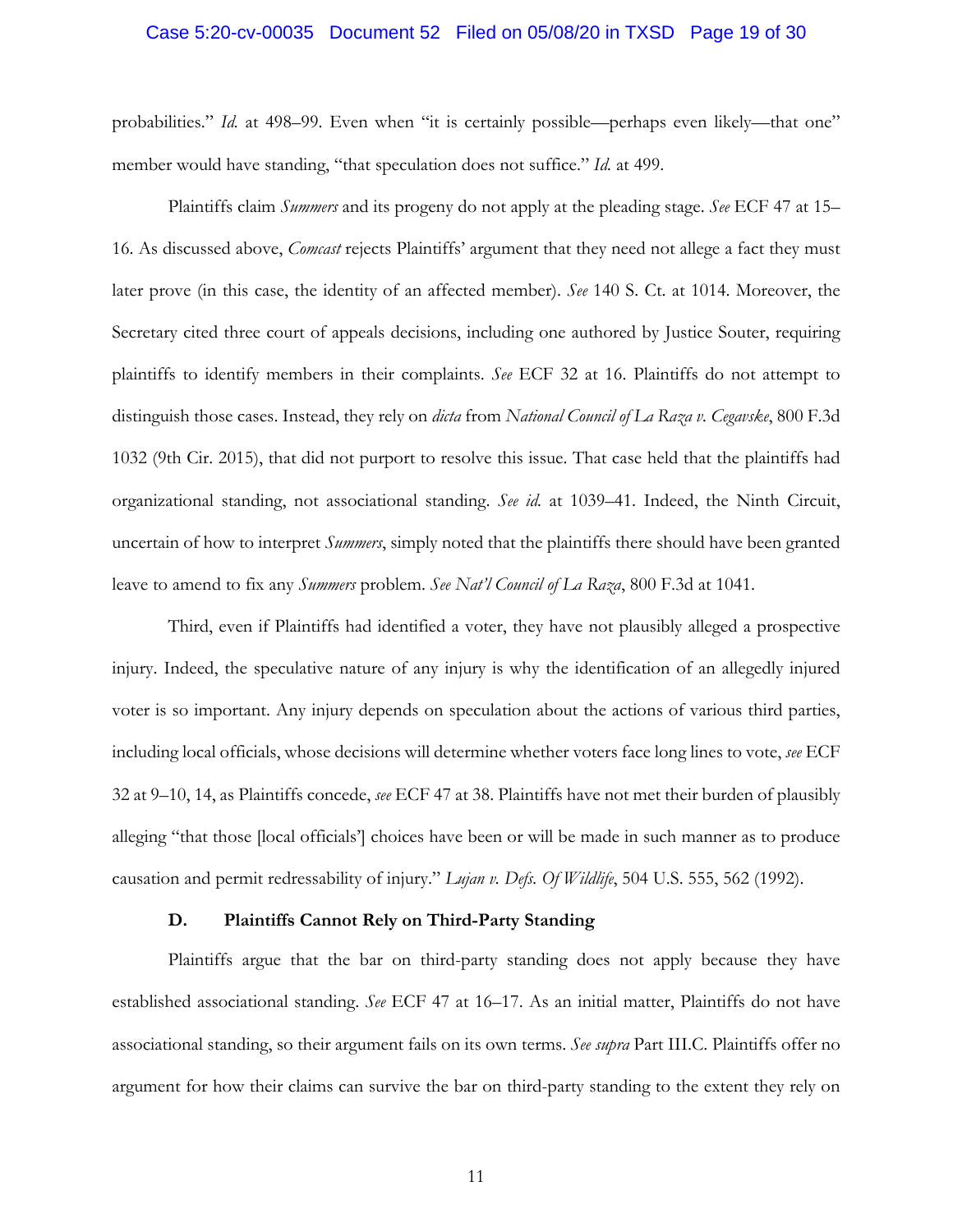#### Case 5:20-cv-00035 Document 52 Filed on 05/08/20 in TXSD Page 20 of 30

organizational rather than associational standing to satisfy Article III. Moreover, Plaintiffs do not cite any Fifth Circuit case expressly considering whether Section 1983's bar on third-party standing foreclosed associational standing. When the Second Circuit considered that question, it held that an associational plaintiff "does not have standing to assert the rights of its members" because "the rights [Section 1983] secures [are] personal to those purportedly injured." *League of Women Voters of Nassau Cty. v. Nassau Cty. Bd. of Sup'rs*, 737 F.2d 155, 160 (2d Cir. 1984).

More fundamentally, Plaintiffs seem to think the bar on third-party standing applies only when "an *individual* seek[s] to assert a claim on behalf another individual." ECF 47 at 17 n.5. On the contrary, it applies when any plaintiff relies on "the rights of others," even if the plaintiff has suffered its own injury in fact. *Kowalski v. Tesmer*, 543 U.S. 125, 129 & n.2 (2004). Plaintiffs do not dispute that all of their "claims depend on the right to vote" and that none of them has alleged being a registered voter. ECF 32 at 18. Nor do Plaintiffs dispute that they have not invoked any prudential exception to the bar on third-party standing. *See* ECF 32 at 18–19.

#### **IV. Federal Law Does Not Mandate Straight-Ticket Voting**

Plaintiffs cannot escape the fact that forty-three other States do not allow straight ticket voting. *See* ECF 32 at 19. Nor can they deny that "[n]one of [those states' laws] have ever been declared unconstitutional." *Mich. State A. Philip Randolph Inst. v. Johnson*, 749 F. App'x 342, 355 (6th Cir. 2018) (Kethledge, J., concurring). Plaintiffs argue that "the lack of straight-party voting in other states" is "not enough" for the Secretary to prevail, ECF 47 at 19, but the *en banc* Fifth Circuit has recognized that the importance of the State's interest "is bolstered by the recognition and pursuit of the" same "interest in other states." *LULAC, Council No. 4434 v. Clements*, 999 F.2d 831, 872 (5th Cir. 1993) (en banc).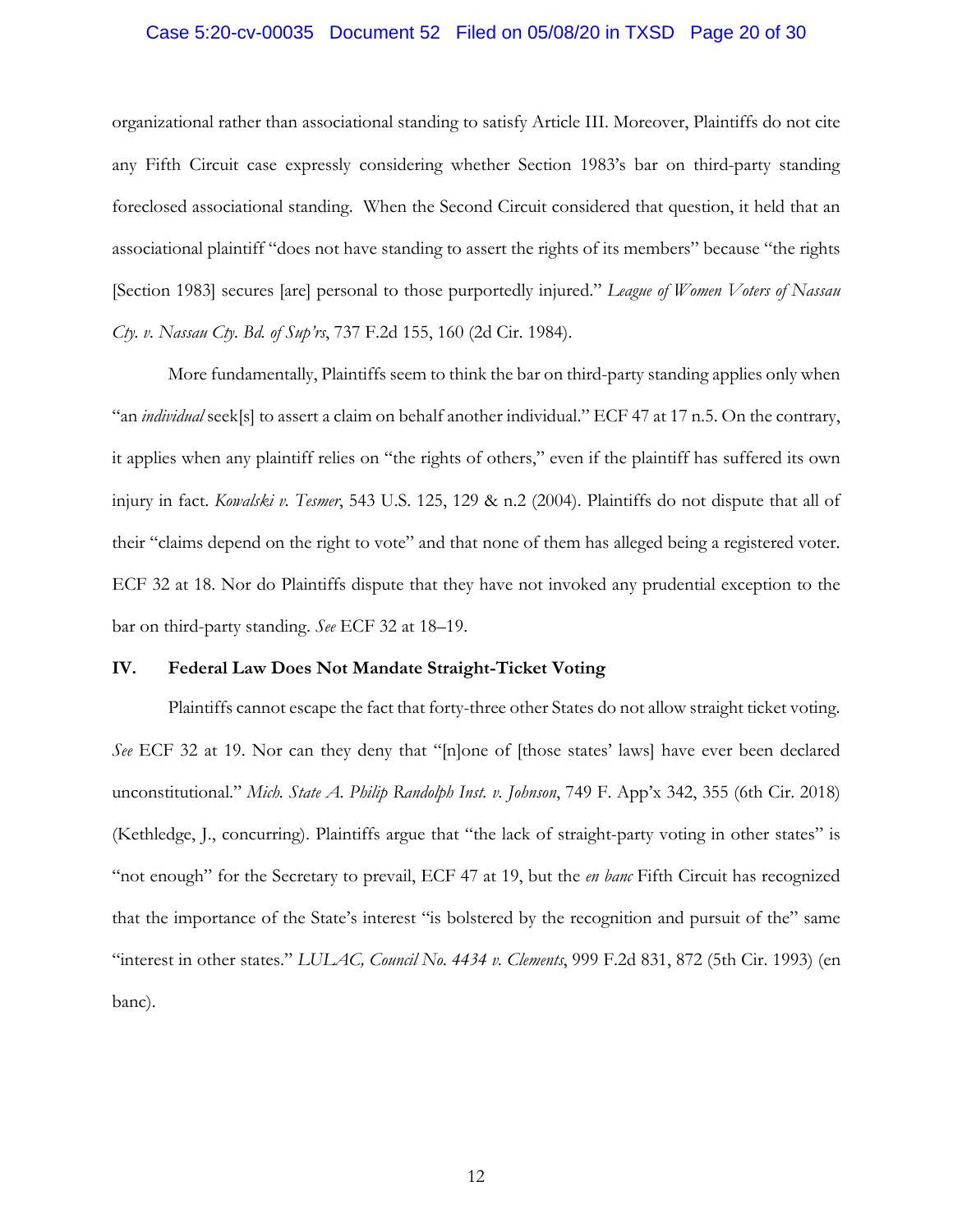#### **A. Plaintiffs' Anderson-Burdick Claims Fail**

#### **1. HB 25 Does Not Burden the Right to Vote**

Requiring voters to make individual selections (rather than vote a straight ticket) is not a cognizable burden. To the extent it is a burden at all, it represents no more than "the usual burdens of voting." *Crawford v. Marion Cty. Election Bd.*, 553 U.S. 181, 198 (2008) (plurality); *id.* at 209 (Scalia, J., concurring in the judgment); *see* ECF 32 at 20. Plaintiffs argue that HB 25 will lead to longer lines and increased roll off, *assuming everything else is held equal*. *See, e.g.*, ECF 47 at 20.8 But Plaintiffs do not, and cannot, plausibly allege that everything else will be held equal in 2020.

Plaintiffs concede that the actions of local officials could offset any such effects HB 25 might have. *See* ECF 32 at 9-10, 14, 20-21; ECF 47 at 38 (arguing that counties with "funding" could "mitigate the law's expected harms"). But they fail to allege how those third parties, who are not before this Court, will react. If local officials use the tools available to them under the Election Code, they can prevent long lines and improper roll off. *See id.* at 20–21.

Plaintiffs also argue that only "a tiny fraction of Texans [are eligible] to vote by mail." ECF 47 at 20–21. But some of these same Plaintiffs and some of the same counsel have secured a state-court order purporting to authorize many more Texans to vote by mail. *See* Exhibit A (Order on Appl. for Temp. Injs. and Plea to the Juris., *Tex. Democratic Party v. DeBeauvoir*, D-1-GN-20-001610, (Tex. Dist. [Travis] Apr. 17, 2020)). In fact, they are also involved in at least two other federal cases that seek similar relief. *See Tex. Democratic Party v. Abbott*, 5:20-cv-438, ECF 10 (W.D. Tex. Apr. 29, 2020); *Gloria v. Hughs*, No. 5:20-cv-527, ECF 1 (W.D. Tex. Apr. 29, 2020). Plaintiffs seeking (and obtaining) judicial relief to expand vote-by-mail eligibility cannot base their challenge to HB 25 on such eligibility being

1

<sup>&</sup>lt;sup>8</sup> As will be explained in the Secretary's response to Plaintiffs' motion for a preliminary injunction, Plaintiffs have not (and cannot) meet their burden to prove that HB 25 will increase wait times and roll off.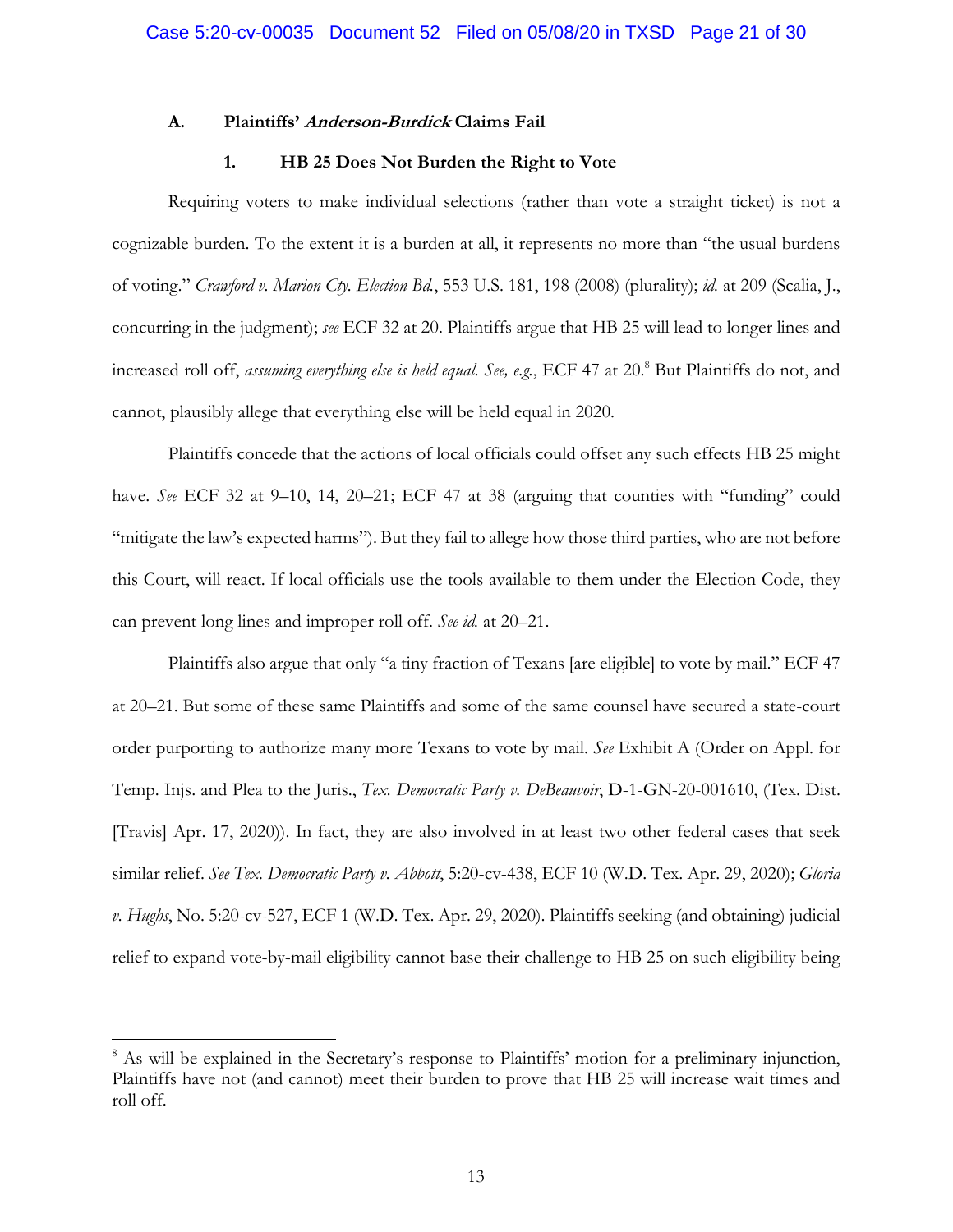more limited.

In short, Plaintiffs' assertions regarding the effects of HB 25 are conclusory because they have not alleged facts establishing the context in which HB 25 will go into effect. Thus, Plaintiffs do not plausibly allege that HB 25 will burden even a subset of voters, much less that it will burden voters categorically. *See* ECF 42-2 at 5–8; ECF 32 at 21–22.

#### **2. HB 25 Furthers Important State Interests**

"Plaintiffs do not dispute" the legitimacy of the State's interests; instead, they argue HB 25 "does not serve those interests." ECF 47 at 22. They adopt the approach of the Eighth Circuit in *Twin Cities Area New Party v. McKenna*, where the court accepted the validity of the State's interests but concluded the statute was "broader than necessary" and faulted the State for a lack of "evidence." 73 F.3d 196, 199–200 (8th Cir. 1996). But the Supreme Court reversed. It criticized the lower court's analysis of whether the law "was narrowly tailored" and held that courts should not "require elaborate, empirical verification of the weightiness of the State's asserted justifications." *Timmons v. Twin Cities Area New Party*, 520 U.S. 351, 364 (1997).

This Court is not tasked with determining whether the State interests behind HB 25 are backed by "elaborate, empirical verification." *Id.* The Legislature has "respond[ed] to potential deficiencies in the electoral process with foresight," as the Supreme Court expressly permits. *Munro v. Socialist Workers Party*, 479 U.S. 189, 195 (1986). Thus, Plaintiffs' complaints about "factual dispute<sup>[5]"</sup> are irrelevant. ECF 47 at 23. If Plaintiffs were right that the State had to factually "prove" its interests, it "would invariably lead to endless court battles over the sufficiency of the 'evidence' marshaled by a State" a result the Supreme Court has rejected. *Munro*, 479 U.S. at 195. Thus, courts do not hold States "to the burden of demonstrating empirically the objective effects" of their election laws. *Id.* That is why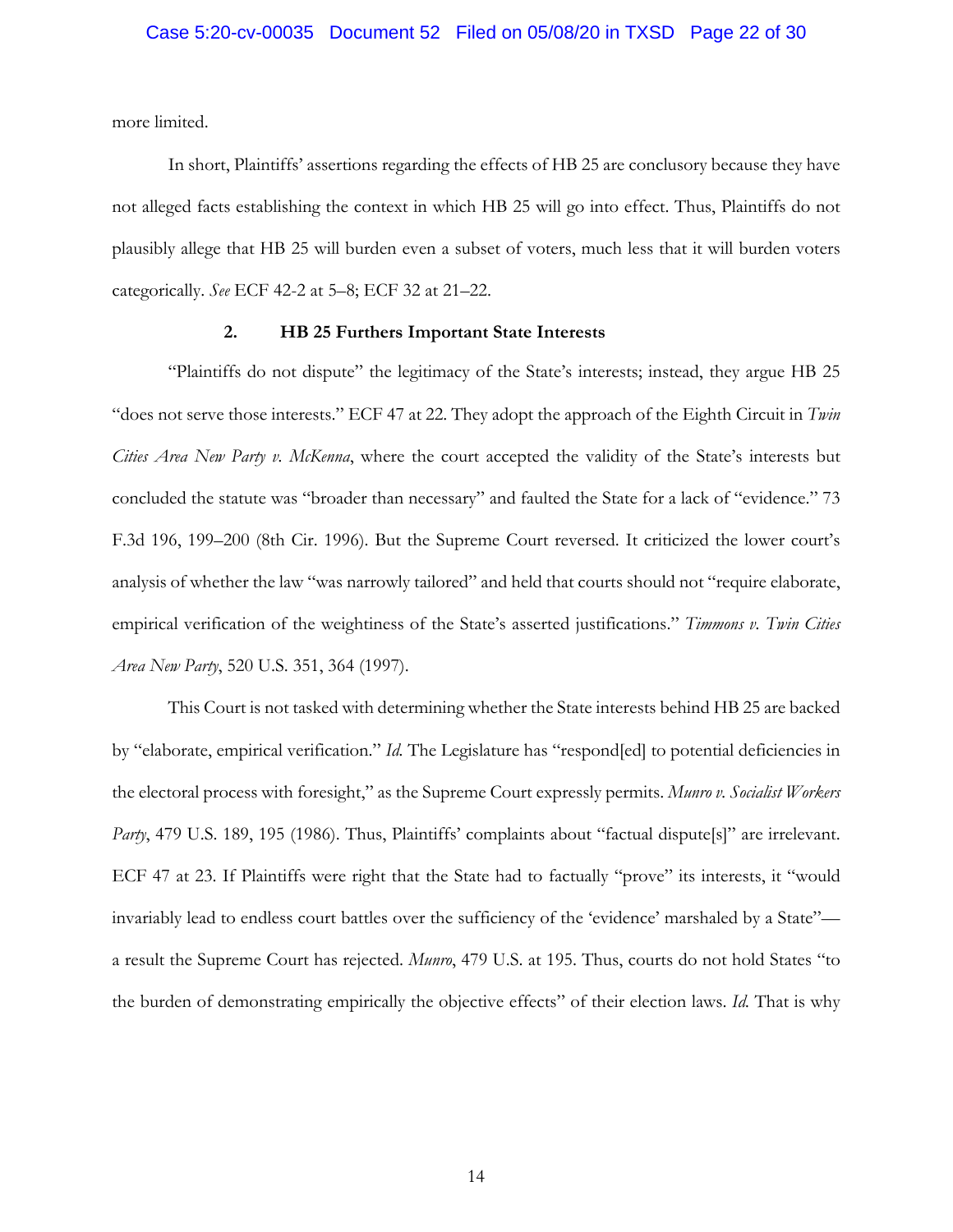courts frequently decide *Anderson-Burdick* claims on a motion to dismiss. *See* ECF 32 at 24.9

#### **B. Plaintiffs' Section 2 Results Claim Fails**

#### **1. Section 2 Does Not Require Straight Ticket Voting**

Plaintiffs failed to plausibly allege that any disadvantages minority voters face is "on account of race or color." *LULAC*, 999 F.2d at 850 (quoting Section 2); *see* ECF 32 at 28–29. Plaintiffs rely on *Veasey v. Abbott*, but that opinion reflects the same requirement. *See* 830 F.3d 216, 253 (5th Cir. 2016) (en banc) (asking "whether any such abridgement is linked to social and historical conditions of discrimination such that the abridgement has occurred 'on account of race'"). Plaintiffs cannot satisfy this requirement because "everyone has the same opportunity to" vote by making individual selections. *Frank v. Walker*, 768 F.3d 744, 755 (7th Cir. 2014) (Easterbrook, J.).

Plaintiffs also did not plausibly allege that HB 25 will be "responsible for minority voters' inability to elect [their preferred] candidates." *Thornburg v. Gingles*, 478 U.S. 30, 50 (1986); *see* ECF 32 at 28. Plaintiffs argue they need not allege "HB 25 will actually prevent minority voters from electing candidates of their choice" because they bring a claim under *Veasey*, not "a vote-dilution claim." ECF 47 at 27.10 But *Veasey* itself asks whether "members of the protected class have less opportunity . . . to elect representatives of their choice." 830 F.3d at 244; *see also* 52 U.S.C. § 10301(b) ("less opportunity than other members of the electorate to participate in the political process and to elect representatives of their choice").

 $\overline{a}$ 

<sup>&</sup>lt;sup>9</sup> Plaintiffs seem to have misunderstood the State's interest in preventing accidental roll off by straightparty voters who overlook "non-partisan down-ballot items." ECF 32 at 22–23. Regardless of whether eliminating straight ticket voting will lead to some voters *choosing* not to vote in down-ballot partisan races, as Plaintiffs argue, *see* ECF 47 at 23, the State has an interest in preventing voters from *accidentally* failing to vote on down-ballot non-partisan items. *See One Wis. Inst., Inc. v. Thomsen*, 198 F. Supp. 3d 896, 946 (W.D. Wis. 2016) (crediting a State's "reasonable" interest in "ensur[ing] that voters do not accidentally overlook items on a ballot" even absent "evidence of how often these problems occur").

 $10$  Plaintiffs' assertion that they do not bring a vote-dilution claim affirmatively waives any such claim. *See* ECF 47 at 27.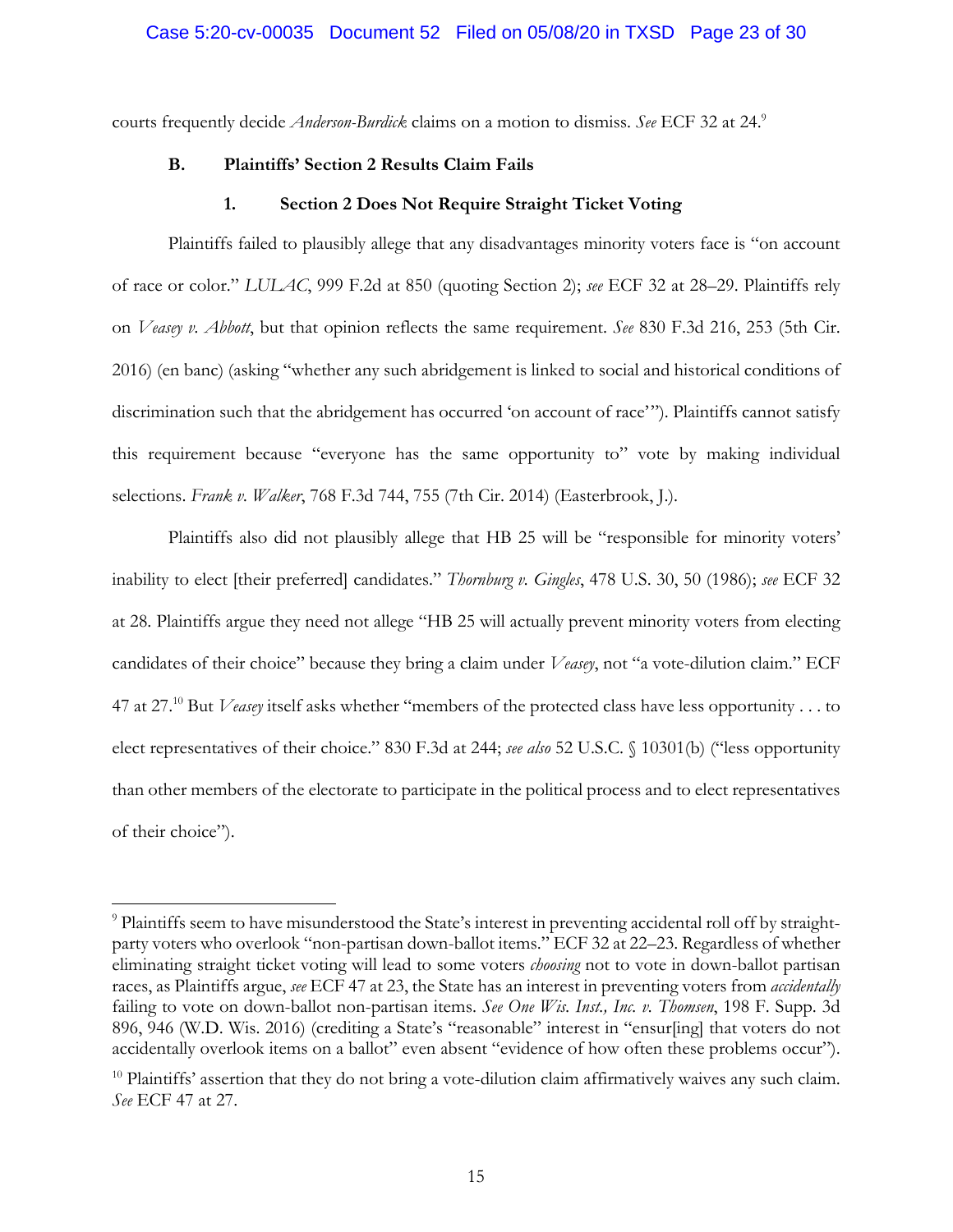#### Case 5:20-cv-00035 Document 52 Filed on 05/08/20 in TXSD Page 24 of 30

Plaintiffs do not allege that minority voters "have less 'opportunity' than" white voters to vote without a straight ticket option. *Frank*, 768 F.3d at 753. Instead, Plaintiffs argue "that, because [minority voters] have lower income" and certain other socioeconomic conditions, they "are less likely to *use* that opportunity." *Id.* But "that does not violate § 2." *Id.* Plaintiffs' claim therefore fails.

Plaintiffs argue that analyzing minority voters' ability to elect candidates of their choice would mean a State could "completely prohibit minorities from voting so long as those voters were previously unable to elect their candidates of choice." ECF 47 at 27. That is not true. Such a law would be intentionally discriminatory, and therefore a violation of both Section 2 and the Constitution. But contrary to Plaintiffs' suggestion, there is nothing strange about a Section 2 *results* claim failing when Plaintiffs do not plausibly allege any effect on electoral results.

Finally, if Plaintiffs' claim succeeds, it will stretch Section 2 beyond the constitutional breaking point. A statute that requires Texas to offer straight ticket voting, when the Constitution permits fortythree other States to refrain from offering straight ticket voting, does not enforce any constitutional requirement. *See* ECF 42-2 at 2–5; ECF 32 at 30.

#### **2. Section 2 Does Not Cover HB 25**

Repealing straight ticket voting is not a "voting qualification or prerequisite to voting or standard, practice, or procedure." 52 U.S.C. § 10301(a). Straight ticket voting aggregates elections by asking voters whether they support all candidates from one party. Ballots without straight ticket voting ask voters about each candidate individually. The Supreme Court has long recognized that "[t]he discretionary decision to submit one or more questions to the electorate is one properly left to the political process." *Lucas v. Townsend*, 698 F. Supp. 909, 912 (M.D. Ga. 1988), *aff'd*, 493 U.S. 1052 (1990). It "is not a standard, practice or procedure affecting voting." *Id.* For that reason, Section 2 does not apply to HB 25. *See* ECF 32 at 27.

Plaintiffs' citations to cases that did not consider *Lucas* or the scope of Section 2 do not change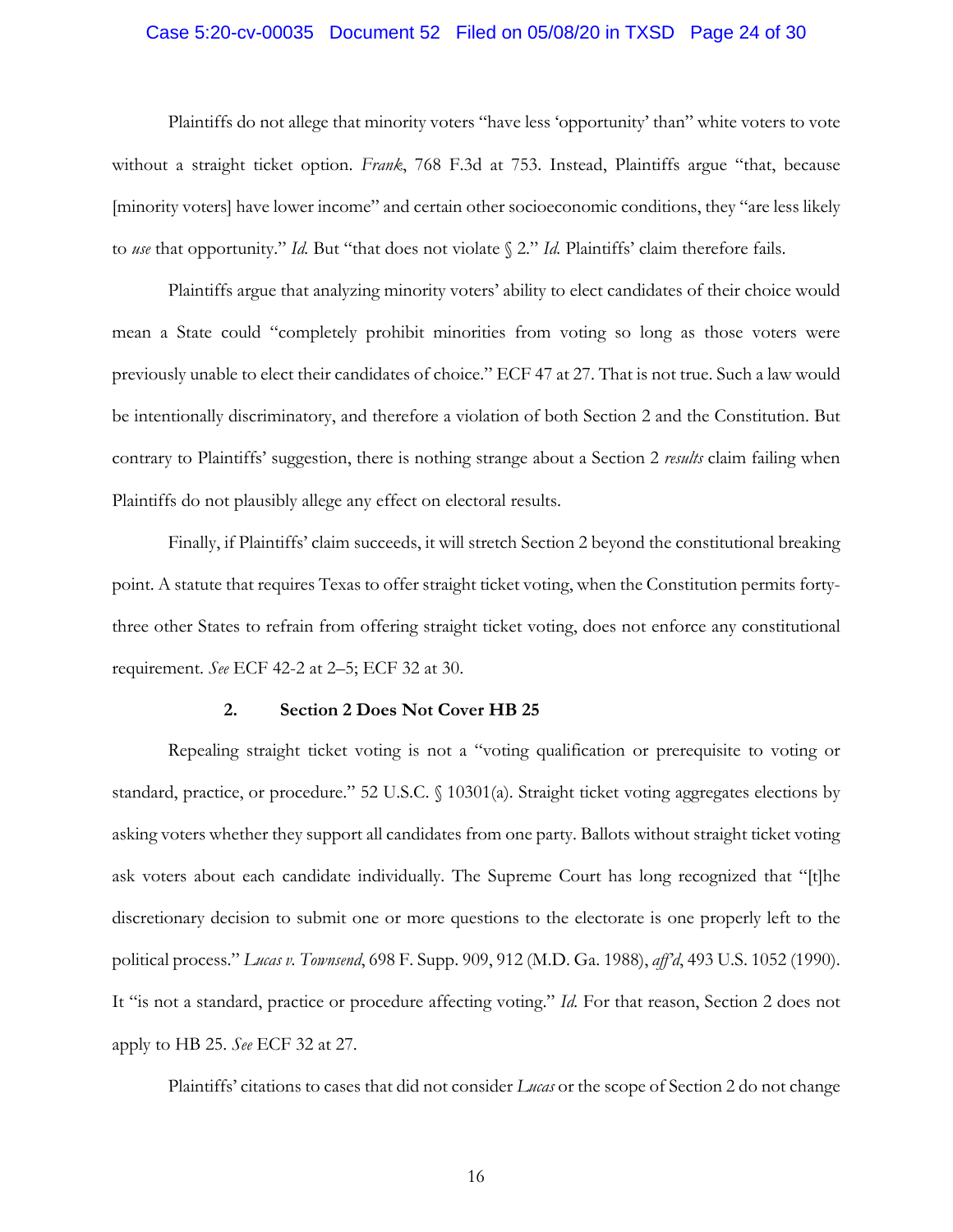#### Case 5:20-cv-00035 Document 52 Filed on 05/08/20 in TXSD Page 25 of 30

this analysis. *See* ECF 47 at 28–29. But even if Plaintiffs were right that "STV is clearly a method of casting a ballot" and therefore "a voting 'procedure,'" ECF 47 at 28, Section 2 still would not cover their claim. HB 25 *repeals* straight ticket voting. It does not "impose[] or appl[y]" straight ticket voting. 52 U.S.C. § 10301(a).

#### **3. Plaintiffs Do Not Have a Private Cause of Action**

Section 2 does not imply a private cause of action for non-voters. *See* ECF 32 at 30–32. "An implied cause of action is available only to 'the particular plaintiff' in whom 'the statute creates rights.'" *Id.* at 31 (quoting *Delancey v. City of Austin*, 570 F.3d 590, 593 (5th Cir. 2009)). Plaintiffs do not dispute this general proposition, and they do not allege that they are voters. Because Section 2 does not create any rights in those who do not intend to vote, Plaintiffs do not have a cause of action.

Plaintiffs' response rests entirely on legislative history. *See* ECF 47 at 30–31. *Alexander v. Sandoval* precludes such reliance on legislative history by requiring courts to focus on "the text and structure of" the statute. 532 U.S. 275, 288 (2001). Plaintiffs offer no textual or structural arguments.

To be sure, "decisions before *Sandoval* frequently implied private rights of action without rigorous analysis; they did so by making a somewhat cursory inspection of the statute and its legislative history." *Conservation Force v. Delta Air Lines, Inc.*, 190 F. Supp. 3d 606, 616 (N.D. Tex. 2016), *aff'd*, 682 F. App'x 310 (5th Cir. 2017) (affirming "[e]ssentially for the reasons stated in the district court's comprehensive and well-reasoned opinion"). But such pre-*Sandoval* opinions "are not binding nor persuasive." *Id.* (declining to follow a pre-*Sandoval* Fifth Circuit opinion).

Plaintiffs cite a few district court opinions, but none is persuasive. *See* ECF 47 at 31. *Frank v. Walker* considered an argument about "the zone of interests of Section 2," 17 F. Supp. 3d 837, 867 (E.D. Wis. 2014), *rev'd*, 768 F.3d 74 (7th Cir. 2014), not an argument about relying "on the rights of third-party voters." ECF 32 at 31. Those are distinct issues. *See Lexmark Int'l, Inc. v. Static Control Components, Inc.*, 572 U.S. 118, 127 n.3 (2014). Further, both *Walker* and *One Wisconsin* are unpersuasive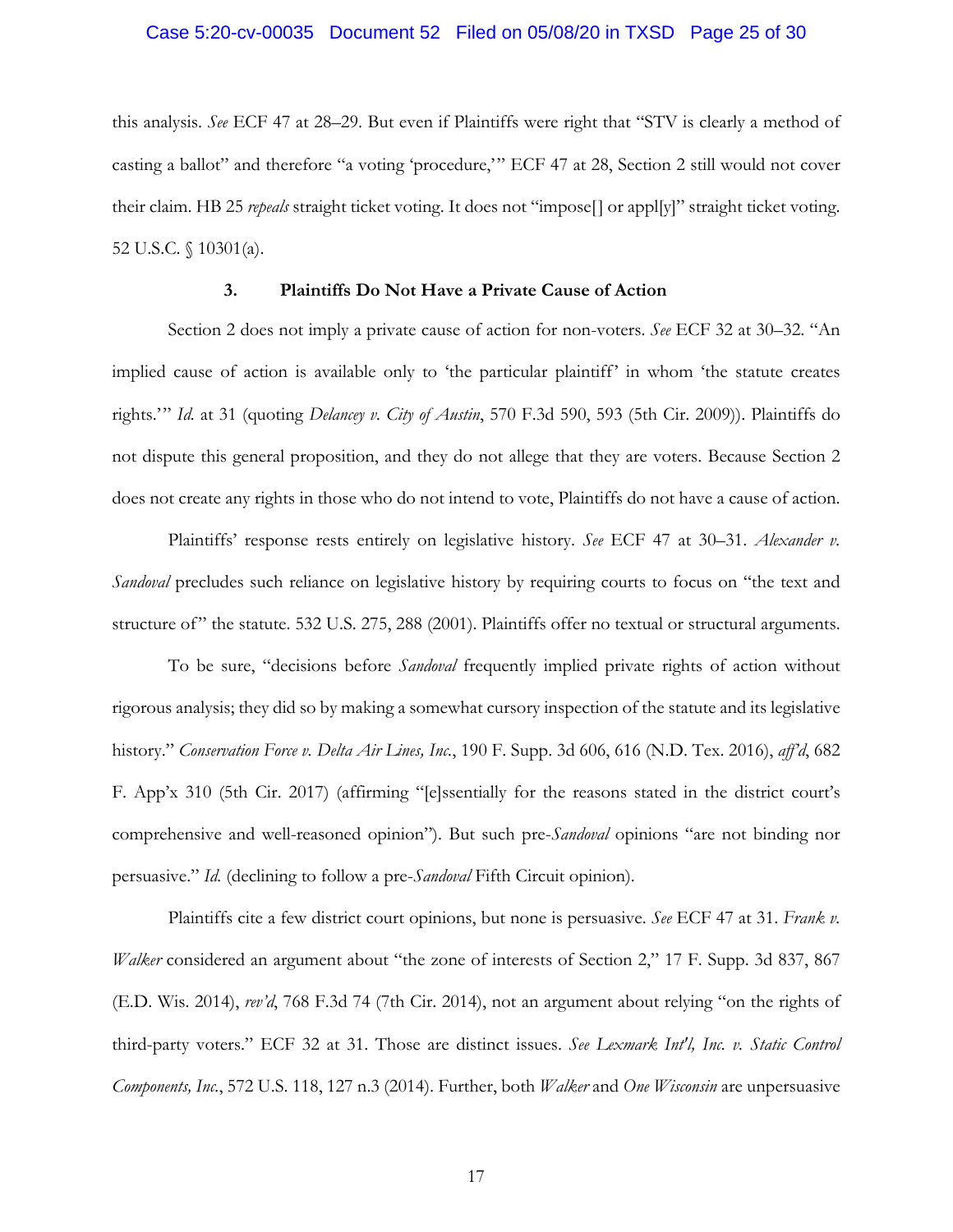#### Case 5:20-cv-00035 Document 52 Filed on 05/08/20 in TXSD Page 26 of 30

on this point because those courts seem to have thought they were interpreting an express cause of action rather than finding the limits of an implied cause of action. *See Walker*, 17 F. Supp. 3d at 867; *One Wis. Inst., Inc. v. Nichol*, 186 F. Supp. 3d 958, 968 (W.D. Wis. 2016). Finally, the analysis in *Veasey v. Perry*, 29 F. Supp. 3d 896 (S.D. Tex. 2014), has been undermined by subsequent Supreme Court precedent. *Veasey* relied on *Allen v. State Board of Elections*, *see Veasey*, 29 F. Supp. 3d at 906 (citing 393 U.S. 544 (1969)), but since then the Supreme Court has expressly abandoned *Allen*'s reasoning. *See* ECF 32 at 32. Also, *Veasey* relied on a series of cases in which the private-cause-of-action issue "merely lurk[ed] in the record, neither brought to the attention of the court nor ruled upon." *Cooper Indus.*, 543 U.S. at 170; *see Veasey*, 29 F. Supp. 3d at 906–07. Those cases "are not to be considered as having been so decided as to constitute precedents." *Cooper Indus.*, 543 U.S. at 170.11

#### **C. HB 25 is Neutral and Does Not Discriminate**

 $\overline{a}$ 

The Secretary previously argued that Plaintiffs affirmatively pled a "lack of discriminatory intent" by alleging "that the Legislature 'turned a blind eye to concerns regarding this disparate impact on minority voters.'" ECF 32 at 32–33 (quoting ECF 16 ¶ 110). Doubling down, Plaintiffs argue that the Legislature "refus[ed] to examine the law's disparate effect." ECF 47 at 34. This is fatal to a claim of intentional discrimination. Legislators who steadfastly ignored or "flatly denied" disparate impacts could not have voted "because of, not merely in spite of," those alleged impacts. *Ashcroft v. Iqbal*, 556 U.S. 662, 677 (2009) (quoting *Personnel Administrator of Mass. v. Feeney*, 442 U.S. 256, 279 (1979)). "The phrase 'discriminatory intent' is one that requires more than a mere disregard of the potential consequences of a policy decision." *Jay v. Harris*, No. 3:07-cv-1544, 2007 WL 2019563, at \*3 (N.D. Cal. July 9, 2007).

<sup>&</sup>lt;sup>11</sup> Plaintiffs assert "Plaintiff Ms. Bruni is a resident of Laredo Texas, and a Hispanic voter who in the past has relied on straight ticket voting." ECF 47 at 32 n.11. The complaint does not allege any of that information. If Plaintiffs wish to rely on it, they must plead it. Even if they did so, Plaintiff Bruni still would not have an implied cause of action. *See* ECF 32 at 30–31 n.30.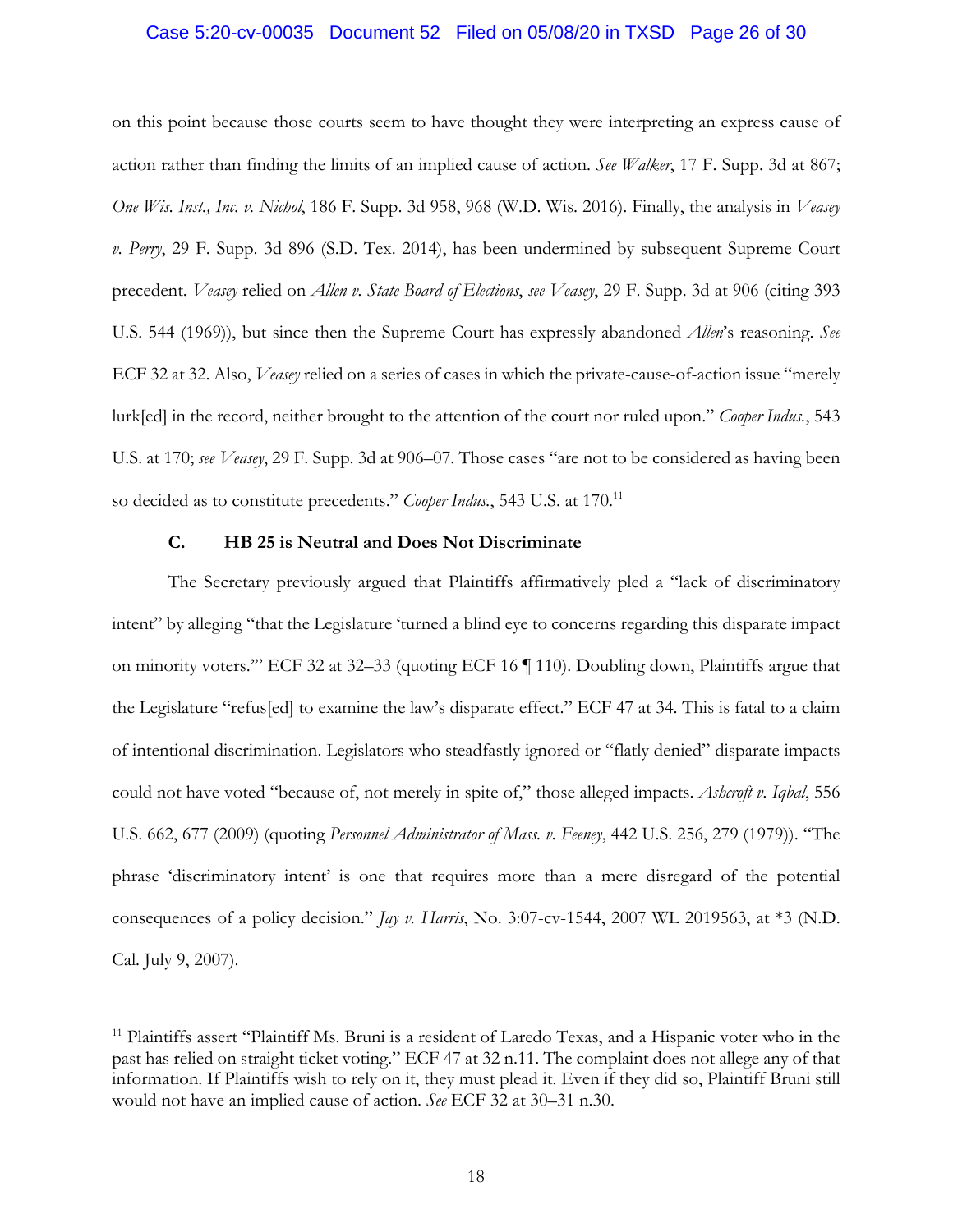#### Case 5:20-cv-00035 Document 52 Filed on 05/08/20 in TXSD Page 27 of 30

Moreover, there is no disparate impact. Straight ticket voting "is utilized by a vast majority of Texans," regardless of race. ECF 16 ¶ 26. Plaintiffs apparently agree that they "do not (and cannot) allege that most users of straight ticket voting were racial minorities." ECF 32 at 34. Plaintiffs try to avoid the consequences of this concession by suggesting that "the burdens that minority voters will face as a result of HB 25 will be more *severe* than the burdens faced by white voters." ECF 47 at 35. But again, Plaintiffs argue only that minority voters "disproportionately" face "severe" burdens, not that most of the voters allegedly facing "severe" burdens are minorities. *Id.* at 34–35. That cannot suffice for the reasons already explained. *See* ECF 32 at 34–35.

Plaintiffs cannot seriously maintain that forty-three other States prohibit straight ticket voting for race-neutral reasons but that Texas has joined that nationwide consensus for discriminatory reasons. *See* ECF 32 at 32–36.

#### **D. Plaintiffs' Viewpoint-Discrimination Claim Fails**

Since *Carrington v. Rash*, 380 U.S. 89 (1965), the theory of partisan fencing has been significantly limited. *See* ECF 32 at 36. Plaintiffs do not dispute that. Indeed, they do not cite a single other partisan fencing case granting relief, and they do not respond to any of the cases that the Secretary cited. *See id.* at 36–37.

Plaintiffs ask this Court to apply the *Arlington Heights* framework rather than the *Anderson-Burdick* framework, *see* ECF 47 at 35–36, but they ignore the recent Arizona case rejecting that argument raised by some of the same Plaintiffs represented by some of the same counsel. *See Feldman v. Ariz. Sec'y of State's Office*, 208 F. Supp. 3d 1074, 1094 (D. Ariz. 2016) (collecting cases applying *Anderson-Burdick* and noting "the dearth of authority for treating party affiliation as a suspect class"). Applying *Arlington Heights* would be incongruous with *Crawford*'s recognition that a statute is not unconstitutional "simply because partisan interests may have provided one motivation for the votes of individual legislators." 553 U.S. at 204 (plurality). Regardless, HB 25 would pass an *Arlington Heights*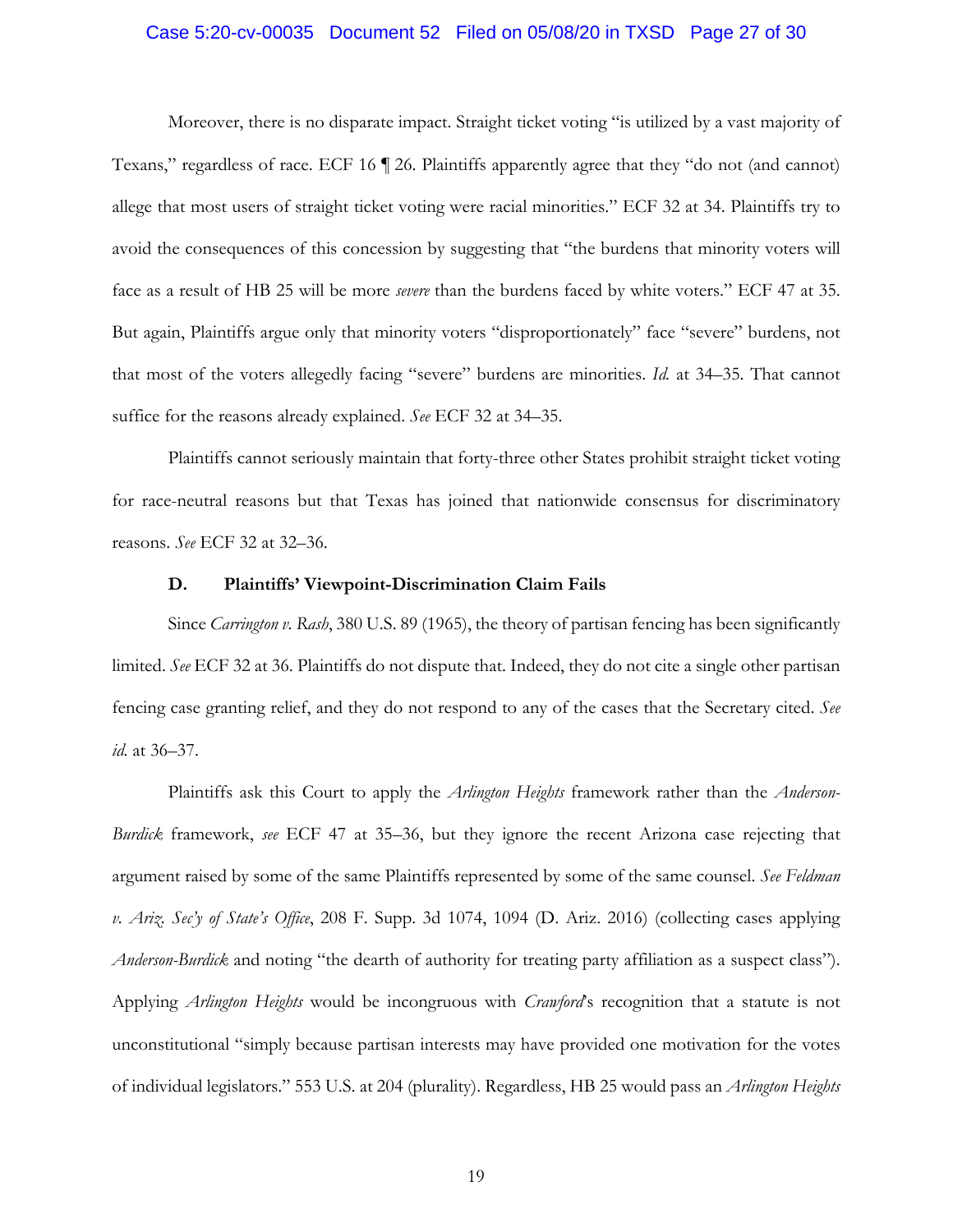#### Case 5:20-cv-00035 Document 52 Filed on 05/08/20 in TXSD Page 28 of 30

analysis for the reasons already briefed. *See* ECF 32 at 32–37; *supra* Part IV.C.

Last, trying to avoid the political question doctrine, Plaintiffs rely on the district court opinion in *Jacobson*, *see* ECF 47 at 36, but the Eleventh Circuit vacated that opinion because "the district court took its obligation to ensure its jurisdiction far too lightly." *Jacobson*, 2020 WL 2049076, at \*4. Although the majority did not reach the issue, one circuit judge wrote separately to explain how the district court's jurisdictional errors extended to the political question doctrine. *See id.* at \*14–22 (Pryor, W., J., concurring). He persuasively rebutted Plaintiffs' suggestion that *Rucho*'s reasoning is limited to "partisan gerrymandering." ECF 47 at 37.

#### **V. Laches and Unclean Hands Bar Plaintiffs' Claims**

Plaintiffs argue laches does not apply because they "seek[] prospective relief." ECF 47 at 37. That contradicts binding and persuasive precedent. *See, e.g.*, *Ancient Egyptian Arabic Order of Nobles of the Mystic Shrine v. Michaux*, 279 U.S. 737, 748–49 (1929); *White v. Daniel*, 909 F.2d 99, 102–03 (4th Cir. 1990). Plaintiffs also argue that the prejudice to other Texans is irrelevant because the Secretary is the only defendant. *See* ECF 47 at 37–38. On the contrary, because the Secretary is a defendant in her official capacity, her "interest and harm merge with that of the public." *Veasey v. Abbott*, 870 F.3d 387, 391 (5th Cir. 2017) (per curiam). Finally, Plaintiffs suggest their delay in filing suit was justified by uncertainty about "whether the Secretary would provide counties funding to mitigate the law's expected harms." ECF 47 at 38. Whether the Secretary would provide funding is irrelevant. Local governments have their own budgets. Plaintiffs cannot argue that uncertainty about local officials' "mitigation efforts" caused the delay because that uncertainty has not lessened. Thus, if Plaintiffs had really been waiting for information on local decisions, they would still be waiting.

Plaintiffs argue that the doctrine of unclean hands does not apply to constitutional claims, *see* ECF 47 at 39, but precedent is to the contrary. *See Sullivan v. Hous. Indep. Sch. Dist.*, 475 F.2d 1071, 1077 (5th Cir. 1973) ("[W]e ask only that the student seeking equitable relief from allegedly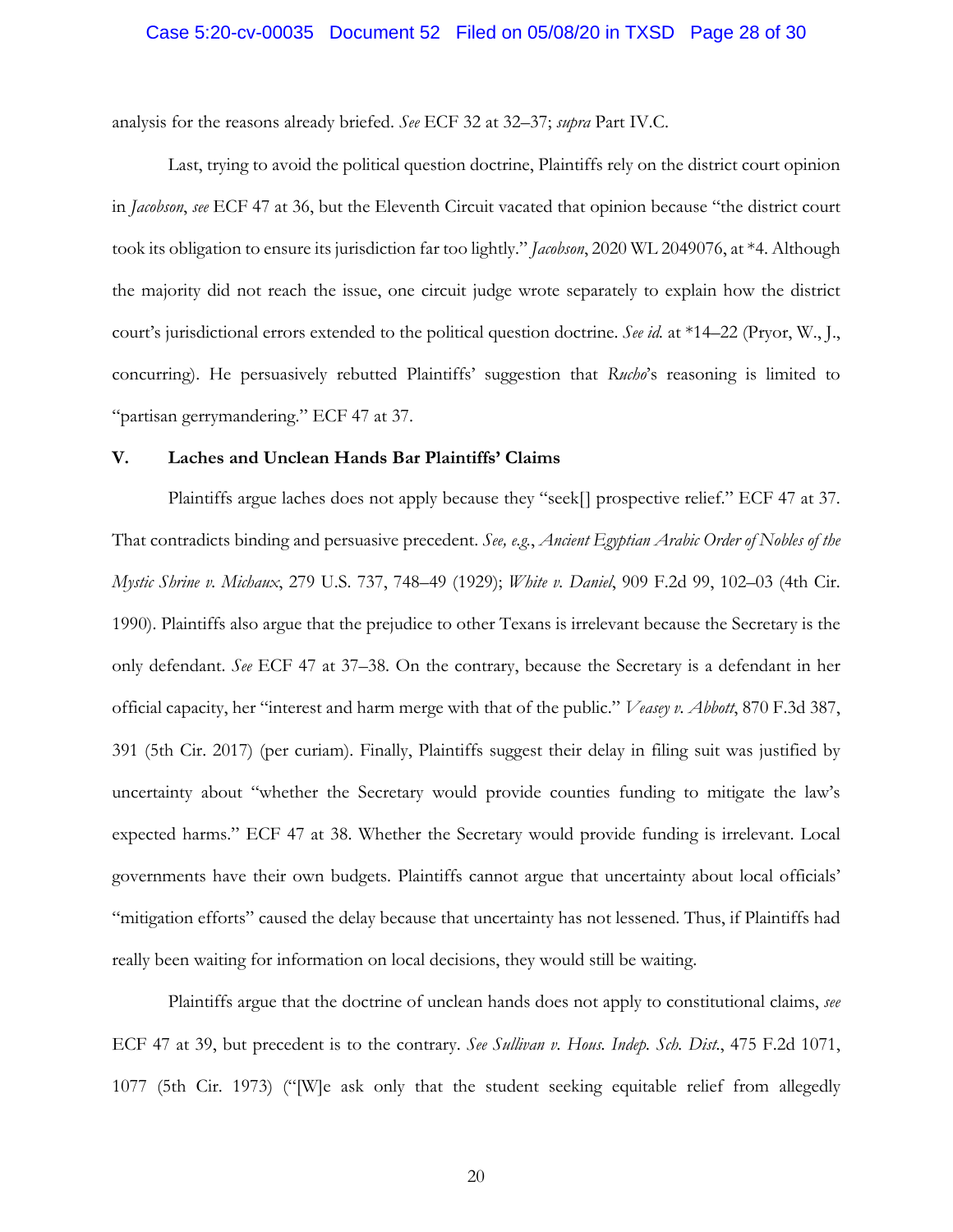#### Case 5:20-cv-00035 Document 52 Filed on 05/08/20 in TXSD Page 29 of 30

unconstitutional actions by school officials come into court with clean hands."); *Arellanes v. United States*, 353 F.2d 270, 273 (9th Cir. 1965); *Thompson v. Spear*, 91 F.2d 430, 434 (5th Cir. 1937). The doctrine applies in First Amendment cases like this one. *See Blankenship v. Blackwell*, 341 F. Supp. 2d 911, 924 (S.D. Ohio 2004) (barring a plaintiff with unclean hands from bringing a First Amendment challenge to an election law). Plaintiffs' claim that the Supreme Court discourages applying "commonlaw barriers to relief" in a "suit serves important public purposes" is wrong; they quote the dissent, not the majority. ECF 47 at 39 (quoting *Mitsubishi Motors Corp. v. Soler Chrysler-Plymouth, Inc.*, 473 U.S. 614, 654 n.21 (1985) (Stevens, J., dissenting)).

Plaintiffs do not deny their connection to the sordid white primary system. Instead, they claim it is irrelevant to their current claims. *See* ECF 47 at 39–40. But Plaintiffs themselves inserted the history of TDP's white primary into this case. Having discussed the white primary system in their complaint, *see* ECF 16 ¶¶ 71–73, they cannot now argue it is irrelevant to their claims. Plaintiffs also argue the Secretary is not prejudiced by their inequitable conduct. *See* ECF 47 at 39. On the contrary, Plaintiffs argue that Texas's "history of discrimination" is part of what makes HB 25 unconstitutional and that it strengthens their claims. *E.g.*, ECF 47 at 21, 26. To the extent the Court agrees, that prejudices the Secretary in this litigation. The doctrine of unclean hands prevents Plaintiffs from receiving such a litigation advantage based on their own unconstitutional conduct.

#### **CONCLUSION**

The Secretary respectfully requests that the Court grant her motion to dismiss or, in the alternative, grant her motion to transfer venue.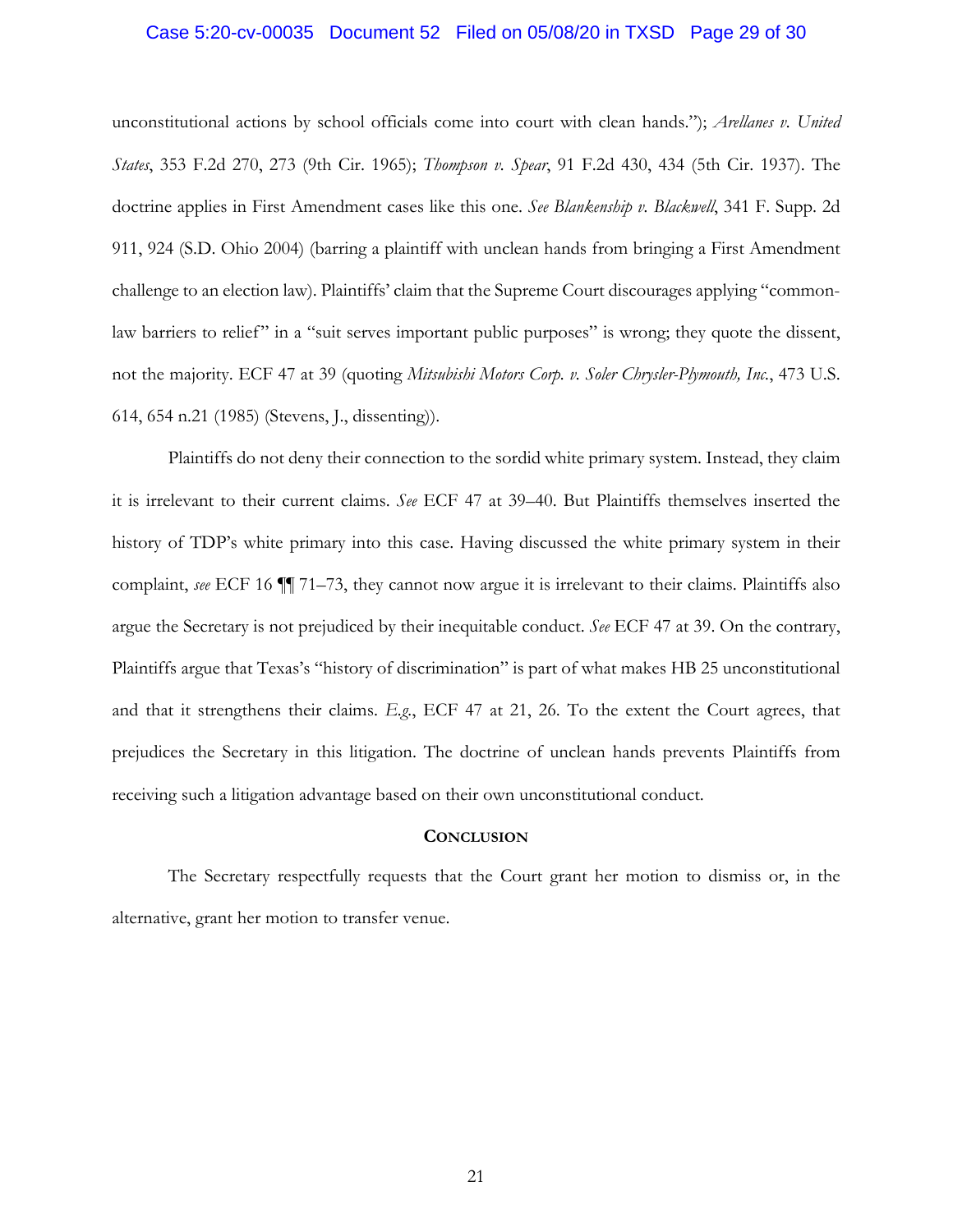#### Case 5:20-cv-00035 Document 52 Filed on 05/08/20 in TXSD Page 30 of 30

KEN PAXTON Attorney General of Texas

JEFFREY C. MATEER First Assistant Attorney General

RYAN L. BANGERT Deputy First Assistant Attorney General Texas Bar No. 24045446 Southern District of Texas No. 641892

Date: May 8, 2020 Respectfully submitted.

PATRICK K. SWEETEN Associate Deputy for Special Litigation

*/s/ Todd Lawrence Disher* TODD LAWRENCE DISHER Deputy Chief, Special Litigation Unit *Attorney-in-Charge*  Texas Bar No. 24081854 Southern District of Texas No. 2985472

WILLIAM T. THOMPSON Special Counsel Texas Bar No. 24088531 Southern District of Texas No. 3053077

OFFICE OF THE ATTORNEY GENERAL P.O. Box 12548 (MC-009) Austin, Texas 78711-2548 Tel.: (512) 936-1414 Fax: (512) 936-0545 ryan.bangert@oag.texas.gov todd.disher@oag.texas.gov will.thompson@oag.texas.gov

#### **COUNSEL FOR DEFENDANT**

#### **CERTIFICATE OF SERVICE**

I hereby certify that on May 8, 2020, I electronically filed the foregoing document through the Court's ECF system, which automatically serves notification of the filing on counsel for all parties.

> */s/ Todd Lawrence Disher*  TODD LAWRENCE DISHER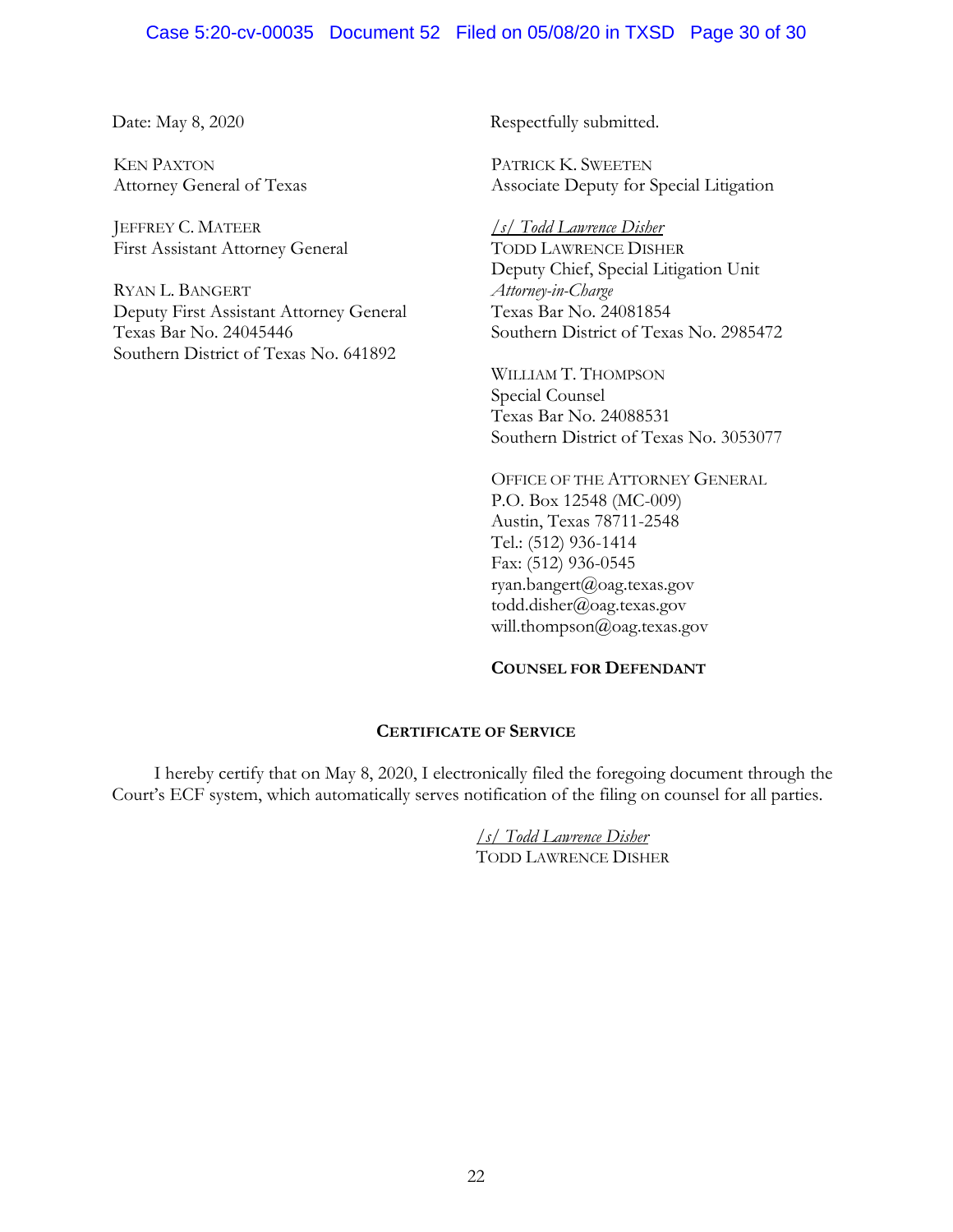#### **IN THE UNITED STATES DISTRICT COURT FOR THE SOUTHERN DISTRICT OF TEXAS LAREDO DIVISION**

SYLVIA BRUNI; TEXAS DEMOCRATIC PARTY; DSCC; DCCC; and JESSICA TIEDT,

*Plaintiffs*,

v.

CIVIL ACTION NO. 5:20-cv-00035

RUTH R. HUGHS, in her official capacity as the Texas Secretary of State,

*Defendant.*

### **THE TEXAS SECRETARY OF STATE'S REPLY IN SUPPORT OF HER MOTION TO DISMISS OR, IN THE ALTERNATIVE, TRANSFER VENUE**

# **Exhibit A**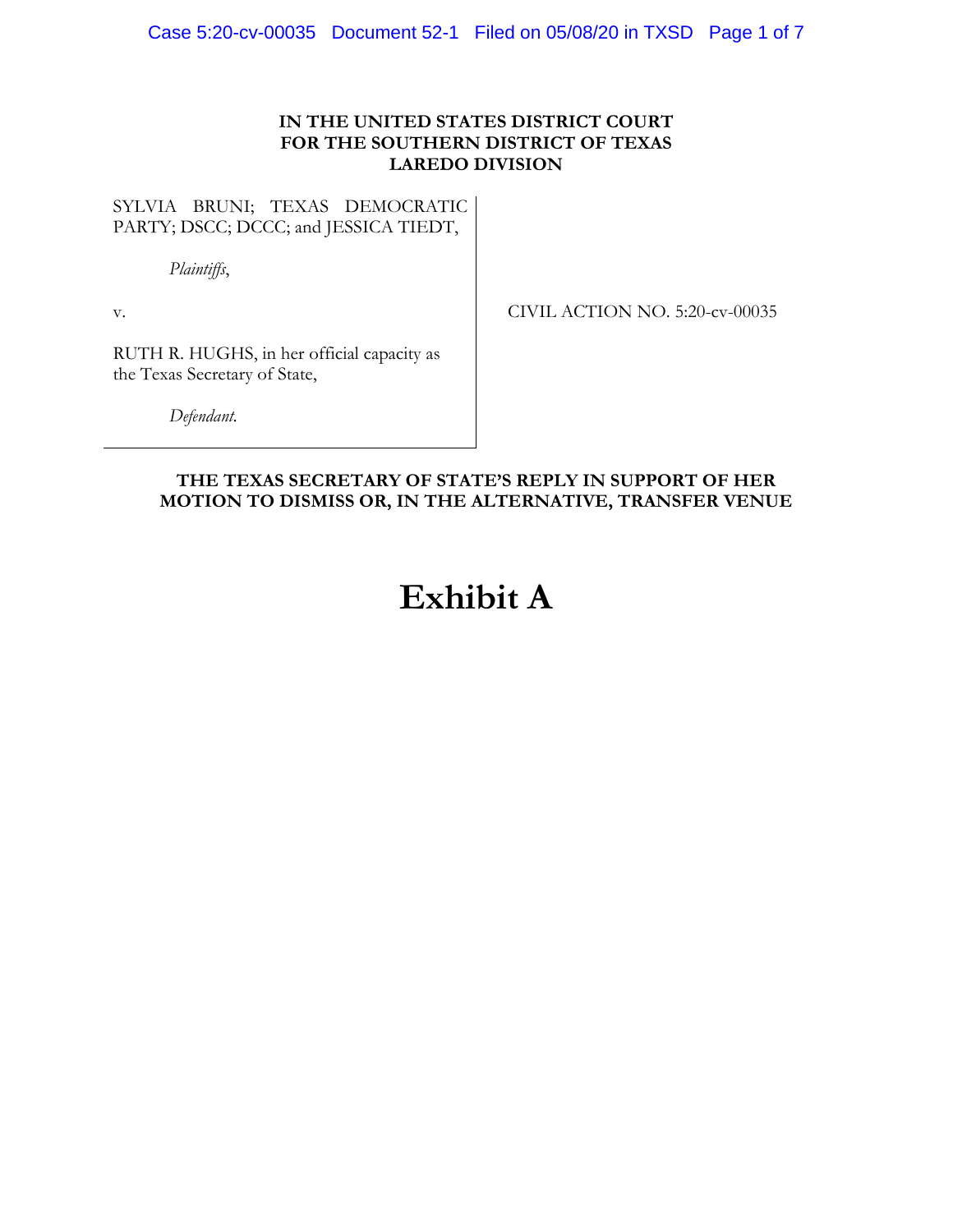| Case 5:20-cv-00035 Document 52-1 Filed on 05/08/20 in TXSD Page 2 of 7<br>4/17/2020 3:39 PM       |        |                         |                                                |  |
|---------------------------------------------------------------------------------------------------|--------|-------------------------|------------------------------------------------|--|
|                                                                                                   |        |                         | <b>Velva L. Price</b><br><b>District Clerk</b> |  |
|                                                                                                   |        |                         | <b>Travis County</b>                           |  |
|                                                                                                   |        | No. D-1-GN-20-001610    | D-1-GN-20-001610<br><b>Daniel Smith</b>        |  |
| TEXAS DEMOCRATIC PARTY, et. al                                                                    | ş      | IN THE DISTRICT COURT   |                                                |  |
|                                                                                                   | §<br>§ |                         |                                                |  |
| Plaintiffs,                                                                                       |        |                         |                                                |  |
|                                                                                                   | §      |                         |                                                |  |
| and                                                                                               | §      |                         |                                                |  |
| ZACHARY PRICE, LEAGUE OF                                                                          | §      |                         |                                                |  |
| WOMEN VOTERS OF TEXAS,                                                                            | §      |                         |                                                |  |
| <b>LEAGUE OF WOMEN VOTERS</b>                                                                     |        |                         |                                                |  |
| <b>AUSTIN AREA, MOVE TEXAS</b><br>ACTION FUND, WORKERS DEFENSE                                    | §<br>ş |                         |                                                |  |
| <b>ACTION FUND,</b>                                                                               | §      | COUNTY, TEXAS<br>TRAV'S |                                                |  |
|                                                                                                   | §      |                         |                                                |  |
| Intervenor-Plaintiffs,                                                                            |        |                         |                                                |  |
|                                                                                                   |        |                         |                                                |  |
| V.                                                                                                | §      |                         |                                                |  |
| DANA DEBEAUVOIR                                                                                   | §      |                         |                                                |  |
| Defendant,                                                                                        |        |                         |                                                |  |
| and                                                                                               |        |                         |                                                |  |
| <b>STATE OF TEXAS</b>                                                                             | Ş      |                         |                                                |  |
| Intervenor.                                                                                       | ş      | 201st JUDICIAL DISTRICT |                                                |  |
|                                                                                                   |        |                         |                                                |  |
| Order on Application for Temporary Injunctions and Plea to the Jurisdiction                       |        |                         |                                                |  |
|                                                                                                   |        |                         |                                                |  |
| On April 15, 2020, came on to be heard the Plaintiffs' and Intervenor-Plaintiffs'                 |        |                         |                                                |  |
| Applications S. Temporary Injunction as well as the State of Texas' Plea to the Jurisdiction. The |        |                         |                                                |  |
| Court, having considered the applications and pleas along with the supporting and opposing        |        |                         |                                                |  |
| bricfing and the applicable law cited therein, evidence presented, arguments of counsel, and the  |        |                         |                                                |  |
| $\mathcal{L}$ Ladings on file in this case, is of the opinion:                                    |        |                         |                                                |  |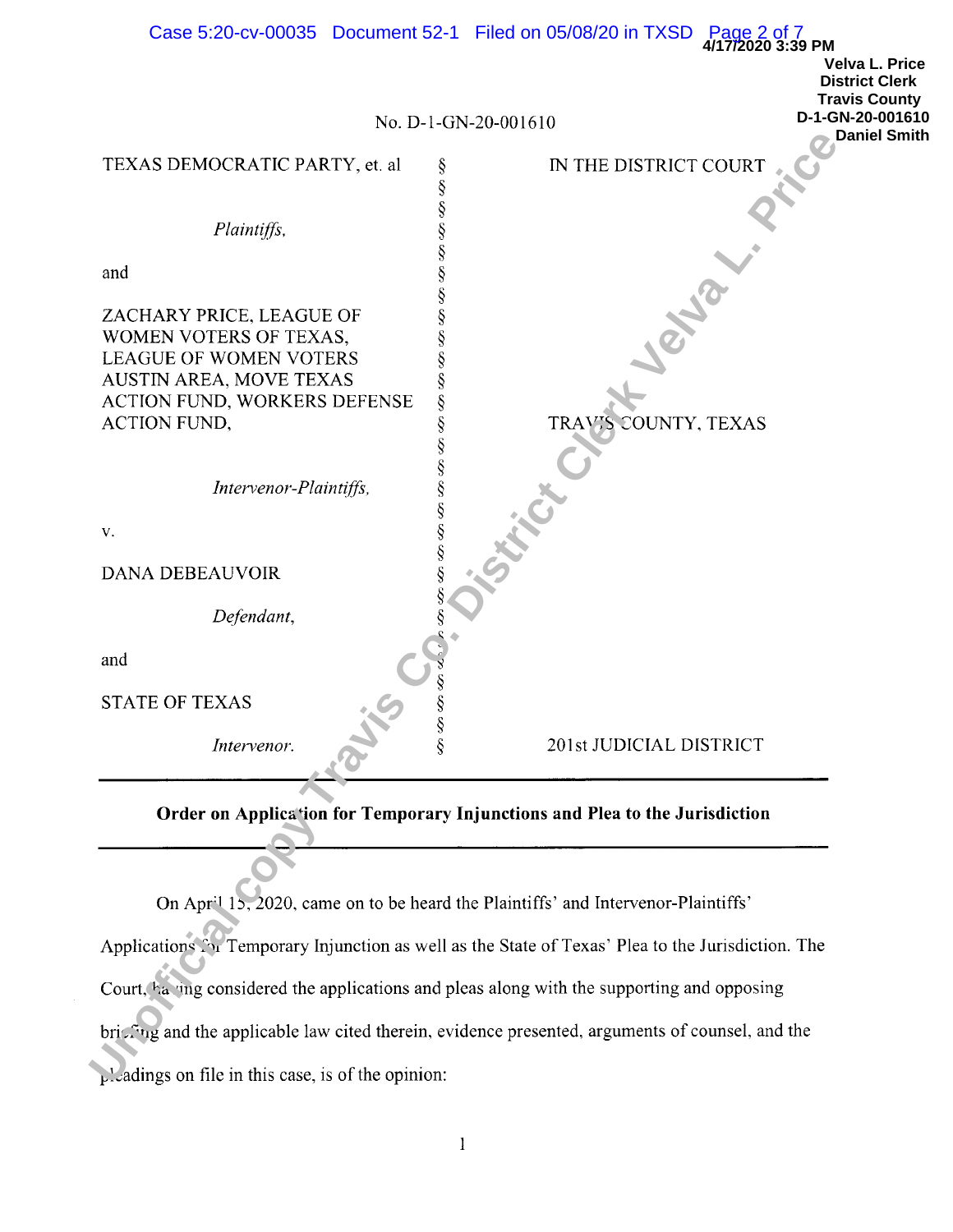- 1) The State of Texas' Plea to the Jurisdiction should be DENIED; and,
- 

- 
- 
- 
- 2) Plaintiffs' and Italevence-Plaintiffs' applications for a Comporary Injunction should by<br>
United Contribute Contributed Casetino and Shanda Marie Sansing are registered vetors <sup>o</sup> Stavis County<br>
1) Joseph Daniel Caseti
	-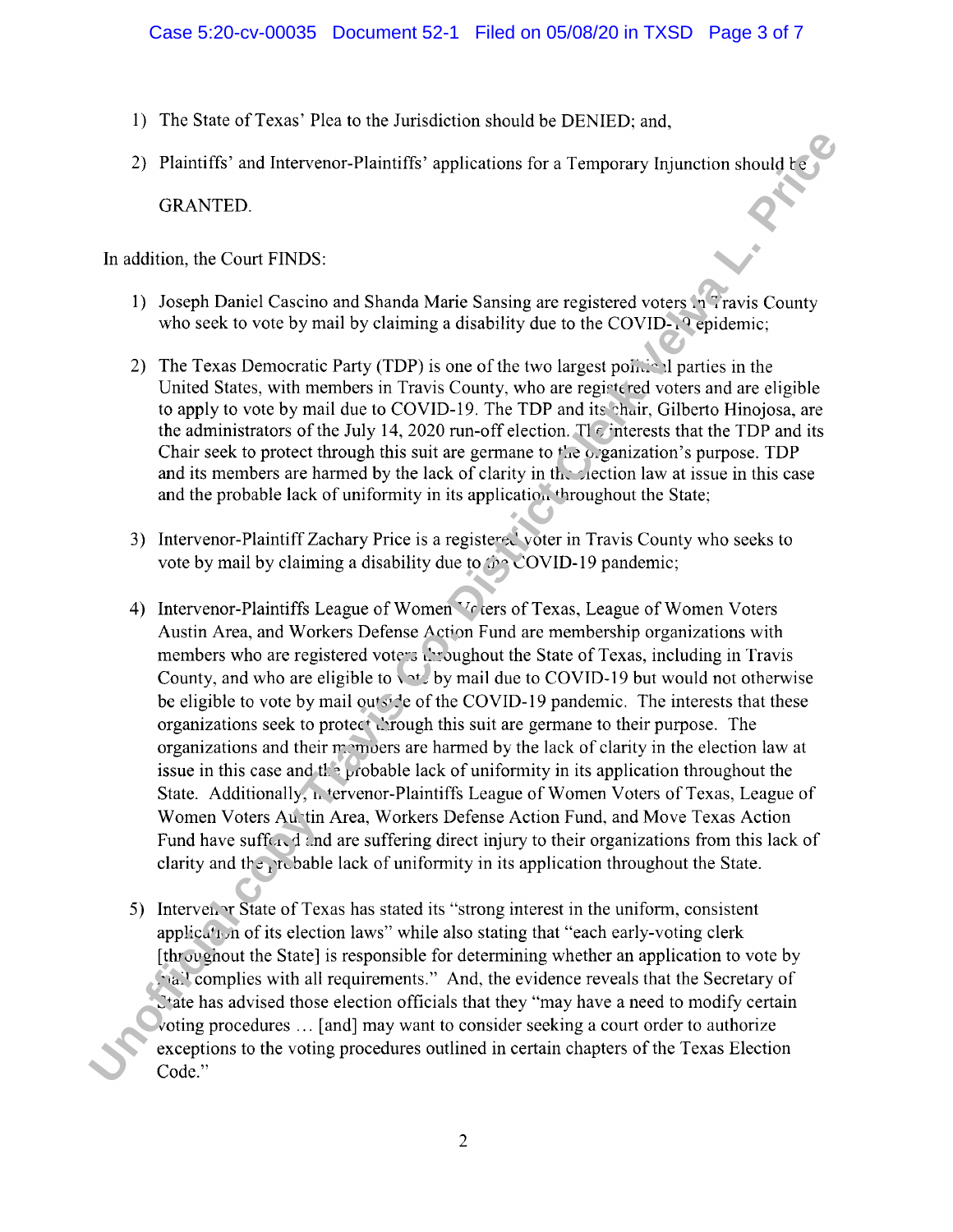- 6) The individual Plaintiffs and Intervenor-Plaintiffs are injured by the uncertainty in the
- 
- 
- 
- 
- 
- 
- It we are twisteder they are law with permitted to request a bolic by pair of the column in the control of the control of the phase counted and wish the phase of the theorem is the phase counted and write-text,<br>
TO COVID-1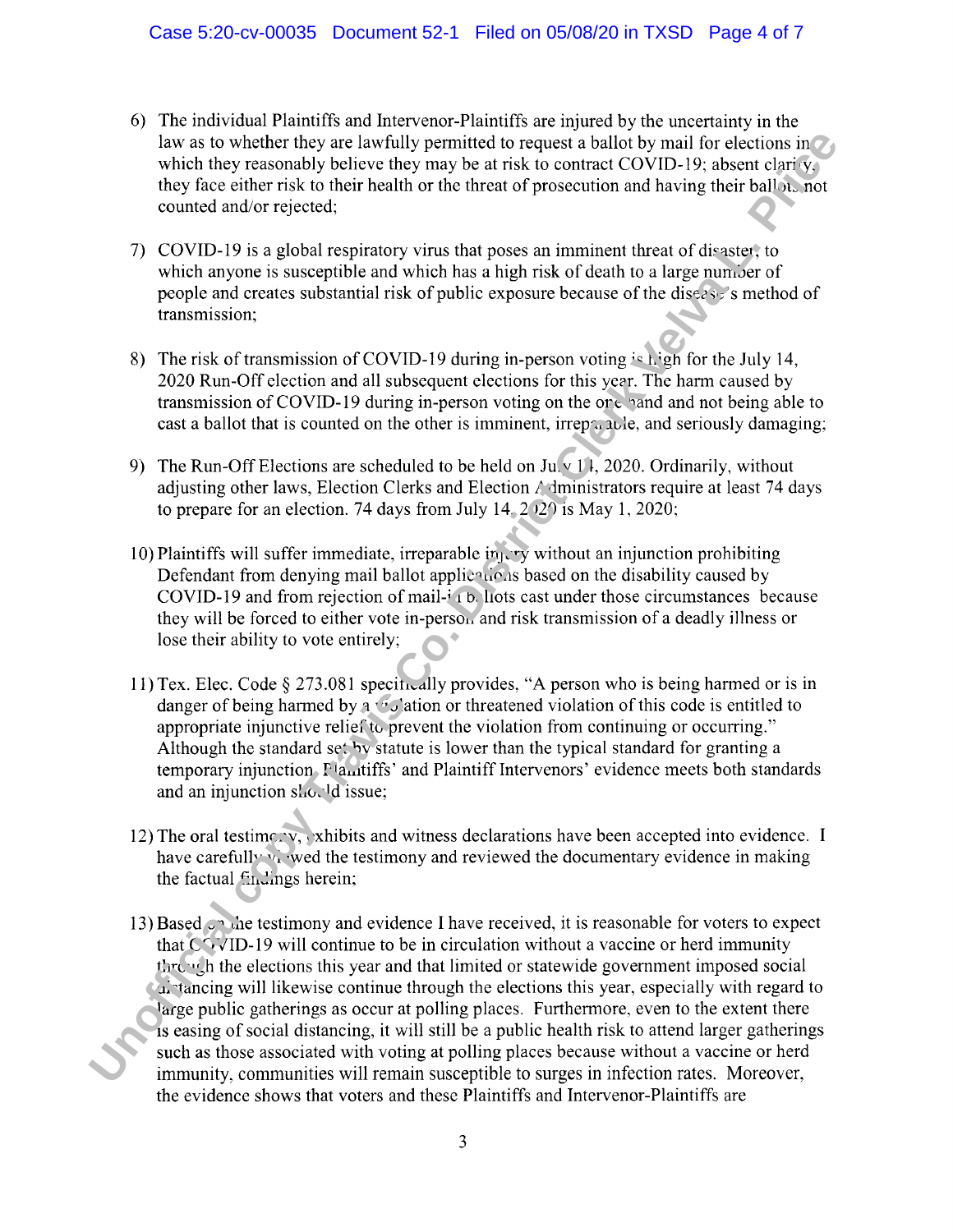reasonable to conclude that voting in person while the virus that causes COVID-19 is still

- 
- 
- 
- 

in general circulation presents a likelihood triming their health, and my vortat with the system with the system of the branching the system of a matical ballet under Tex. Hec. Code § 82.002.<br>
14) Vorts and these Platinity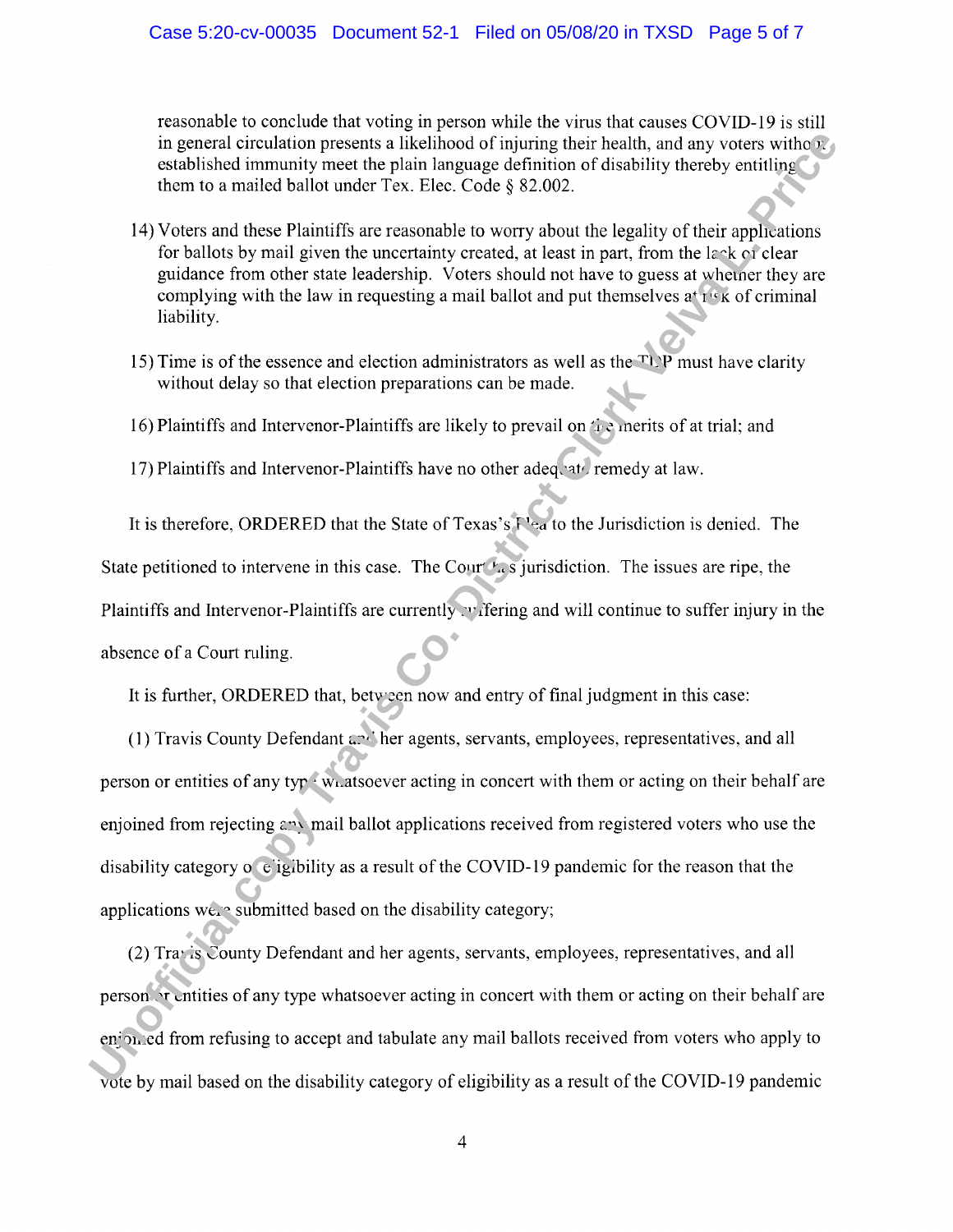#### Case 5:20-cv-00035 Document 52-1 Filed on 05/08/20 in TXSD Page 6 of 7

for all elections affected by the pandemic for the reason that the ballots were submitted based on

the disabitity encegary;<br>
(3) Pravis County Defendant and Intervener-Defendant Texas and their agents, serective<br>
employees, representatives, and all person or entities of any type whatseover acting conject with<br>
them or a